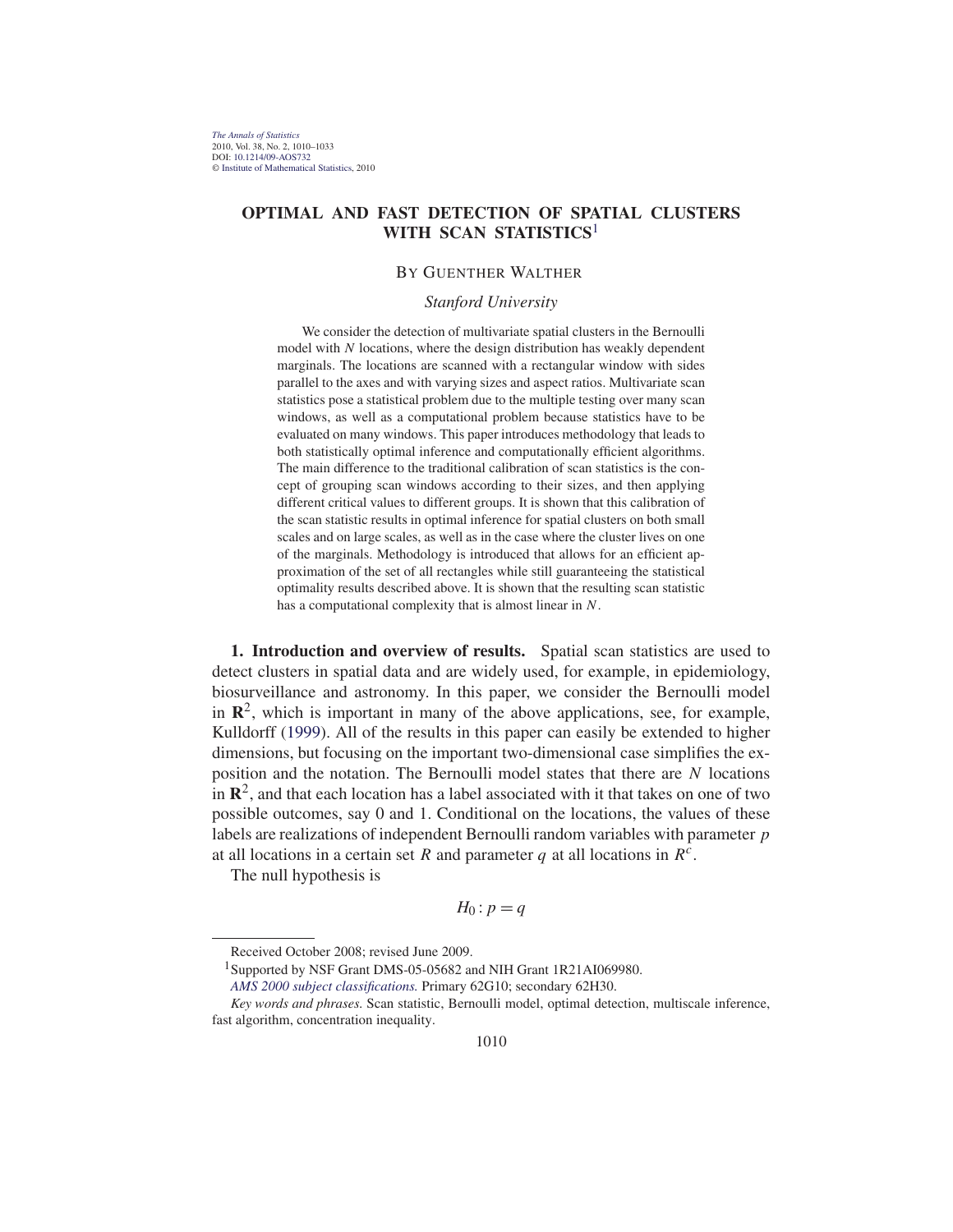and the alternative hypothesis is  $H_1: q < p$  for some unknown set R out of a certain class of sets, which in this paper is taken to be the class of rectangles with sides parallel to the axes and with arbitrary sizes and aspect ratios.

EXAMPLE 1. Each location represents the spatial location of a person which is either healthy (label 0) or diseased (label 1). If  $q < p$ , then R represents the local area of a disease outbreak. The task is to detect such disease clusters R where the disease density is significantly higher than the population density; see, for example, Kulldorff (1999) and the references given there.

EXAMPLE 2. A flow cytometer measures various numerical characteristics of each of a large number of cells. Thus, each cell can be identified with a point in Euclidean space. One task in the analysis flow cytometry data is to describe local regions where two cell distributions are different. Roederer and Hardy (2001) and Roederer et al. (2001) model such regions as rectangles with sides parallel to the axes. The reason for this is that such sets are easy to interpret and easy to implement on instruments for further processing. Also, sometimes the difference effect lives on a lower-dimensional subspace, which is a special case of axis-parallel rectangles. Suppose one has a sample drawn i.i.d. from a distribution  $G$ , and a second sample drawn i.i.d. from a distribution  $H$ . Label each observation in the first sample with a 0 and each observation in the second sample with a 1. If  $G = H$ , then the problem is left invariant under permutations of the labels. It will be seen shortly that thus the inference for Example 2 can proceed identically to that for Example 1.

Further examples are given, for example, in Kulldorff (1999). There is a large body of work on univariate scan statistics; see, for example, the references in Glaz and Balakrishnan (1999) and in Glaz, Naus and Wallenstein (2001), but the multivariate case is much less well developed. One reason is that computational issues play a prominent role when multivariate scan windows need to be evaluated at possibly many locations. Some references for the multivariate case that are relevant for the problem studied here are Naus (1965), Loader (1991), Chen and Glaz (1996), Alm (1997), Anderson and Titterington (1997), Kulldorff (1997, 1999), Naiman and Priebe (2001), and on the computational aspect, Neill and Moore (2004a, 2004b). A recent reference for the multivariate two-sample problem is Rohde (2009), who constructs regions of significant difference based on nearestneighbor statistics.

To simplify the exposition, we will assume that the distribution  $F$  of the locations is continuous and has independent marginals. All of the main results continue to hold if the marginals are weakly dependent, for example, if they are  $\psi$ -mixing. But a completely general design of the  $N$  locations requires some modifications, which will be reported elsewhere. It is also convenient to only consider rectangles R with  $F(R) \leq 1/8$ , which is an innocuous restriction for most problems.

In our analysis, we will condition on the sample size  $N$  and on the  $N$  locations. Under the null hypothesis, the problem is then left invariant under permutations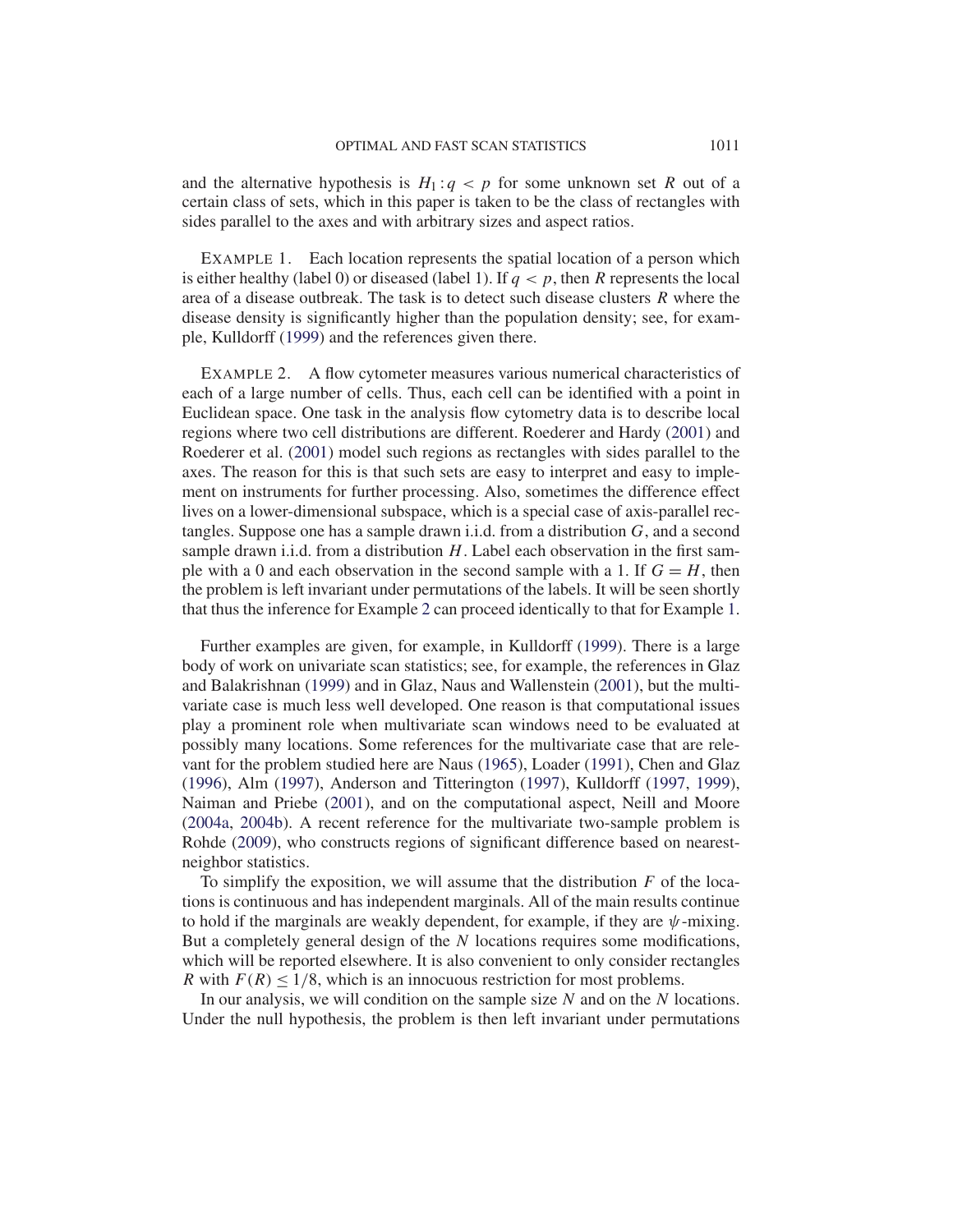# 1012 G. WALTHER

of the labels, and exact finite sample significance statements for rectangles  $R$  can be obtained by a permutation test. There are two major problems associated with such an inference: as the class of rectangles is large, a statistical problem arises in the form of multiple testing, and a computational problem arises due to the need to evaluate test statistics on many rectangles. This paper introduces methodology that leads to both statistically optimal inference and computationally efficient algorithms.

The conventional definition of a scan statistic is

$$
\max_{R \in \mathcal{R}} T(R),
$$

where  $\mathcal R$  is a set of scan windows such as the set of rectangles described above, and  $T$  is a standardized test statistic that is evaluated locally for each scan window. Critical values are then derived for this overall maximum. In this paper, we propose to use size-dependent critical values obtained by grouping windows according to their size: all windows that contain between  $2^{-\ell-1}N$  and  $2^{-\ell}N$  locations are grouped into one block,  $\ell \geq 3$ . Then we use different critical values for different blocks as proposed by Rufibach and Walther (2009) in a certain univariate context. The heuristic motivation for this approach is the following: there are of the order N disjoint windows containing a small number of locations each. As the corresponding local statistics  $T$  will be roughly independent, the maximum over the small windows will behave like the maximum of  $N$  i.i.d. random variables. This will tend to be stochastically much larger than the maximum over windows of size  $N/8$  (say), which will roughly behave like the maximum of 8 of these i.i.d. random variables. Thus, the distribution of the conventional scan statistic (1) will be dominated by the small windows, with a corresponding loss of power for larger windows. Grouping windows according to their size and employing sizedependent critical values allows to remedy this effect. Indeed, it will be shown below that this methodology allows for the following large sample results:

- If the effect  $q < p$  lives on a small rectangle, then the blocked scan statistic is essentially as powerful as any test can possibly be.
- If the effect  $q < p$  lives on a large rectangle, then the blocked scan statistic is again optimal, even in comparison to tests that are allowed to use a priori knowledge of the correct window size. That is, scanning with different window sizes does not result in a significant penalty.
- If the effect  $q < p$  lives on one of the two marginals, then the above optimality results still hold in the one-dimensional framework. That is, scanning with twodimensional rectangles does not result in a significant penalty even if it is known a priori that the effect lives on a univariate marginal.

We will give heuristic explanations of these results as well as rigorous mathematical statements. These results use a concentration inequality for the hypergeometric distribution which may be of independent interest. The optimality results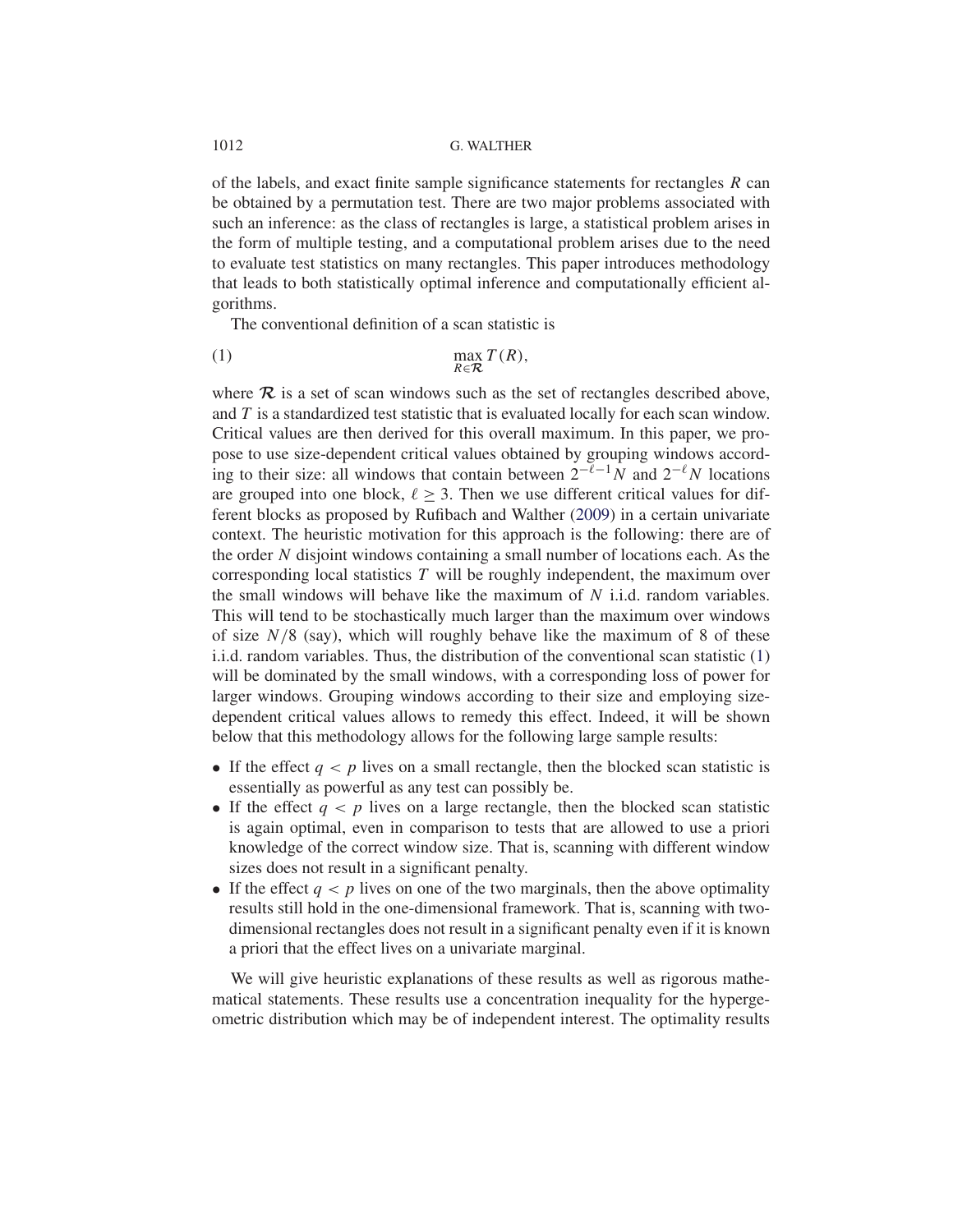require the use of size-dependent critical values, and it appears that such methodology has not been used before for scan statistics. In the setting of univariate function estimation in the Gaussian White Noise model, Dümbgen and Spokoiny (2001) employed a scale-dependent penalty term. It is not clear how a useful penalty term can be derived for the problem under consideration here. Also, the univariate results in Rufibach and Walther (2009) suggest that the block procedure yields a better finite sample performance for relevant sample sizes.

The construction of efficient algorithms, and also the particular proof of the above optimality results, requires an economical approximation of the set of all rectangles. We prove an approximation theorem that allows for an adequate approximation of the set of all rectangles by  $O(N \log^2 N)$  rectangles. By comparison, there are  $O(N^4)$  rectangles that contain different subsets of the N locations. As a consequence, it will be shown that the blocked scan statistic can be implemented with a computational complexity that is almost linear in N.

It will be seen that there is a close connection between the computational approximation scheme and the statistical inference, with the grouping of rectangles according to their size being a central theme in each case.

**2. The blocked scan statistic.** Kulldorff (1997) derives the log-likelihood ratio statistic for a given scan window  $R$  as

$$
T(R) = n\left(\hat{p}\log\frac{\hat{p}}{\overline{p}} + (1-\hat{p})\log\frac{1-\hat{p}}{1-\overline{p}}\right)
$$

$$
+ (N-n)\left(\hat{q}\log\frac{\hat{q}}{\overline{p}} + (1-\hat{q})\log\frac{1-\hat{q}}{1-\overline{p}}\right)
$$

,

if  $\hat{q} \leq \hat{p}$ , and  $T(R) = 0$ , otherwise. Here,  $n := \#R$  is the number of locations in R,  $\overline{p}$  is the overall proportion of 1's, and  $\hat{p}$  and  $\hat{q}$  are the proportion of 1's in R and in  $R^c$ , respectively. Despite its cumbersome form, this statistic has been widely adapted in the computer science literature; see, for example, Neill and Moore (2004a, 2004b). The concentration inequality given in Theorem 4 shows that this transformation of  $\hat{q}$  and  $\hat{p}$  has the benefit of a clean tail behavior.

 $T(R)$  is zero if  $\hat{p} = \hat{q}$  and positive if  $\hat{q} < \hat{p}$ . We restrict ourselves to the alternative hypothesis  $q < p$  for notational simplicity and because this case is most relevant for applications, but all the following results continue to hold for the alternative  $p \neq q$  after a simple modification of the definition of  $T(R)$ .

We will evaluate  $T$  on a set of rectangles that is a good approximation to the set  $\mathcal{R}$  := {axis-parallel rectangles in  $\mathbb{R}^2$ }. The following theorem has a constructive proof that shows how to construct an economical set of rectangles that approximate all rectangles in  $\mathcal R$  whose size (as measured in terms of  $F$ ) is about s, namely  $\mathcal{R}(s) := \{ R \in \mathcal{R} : s/2 < F(R) \leq s \}.$ 

THEOREM 1. *For every*  $s, \varepsilon \in (0, 1)$ , *there exists*  $\mathcal{R}_{\text{app}}(s, \varepsilon) \subset \mathcal{R}$  *such that:*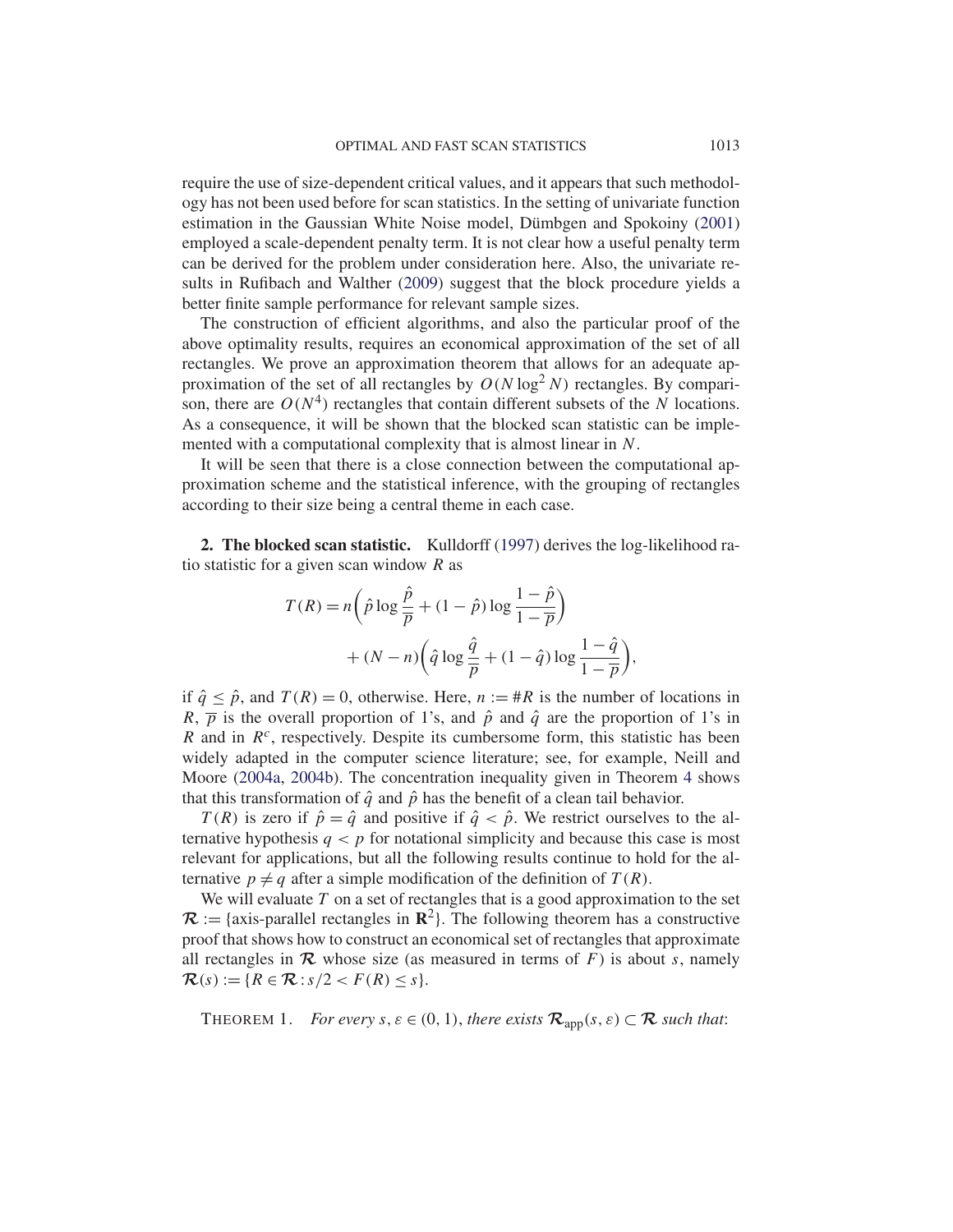

FIG. 1. *Constructing an approximating set of rectangles*. *Units on the axes are with respect to the marginal distributions*  $F_X$  *and*  $F_Y$ .

- 1. *For every*  $R \in \mathcal{R}(s)$ , *there exists*  $R' \in \mathcal{R}_{app}(s, \varepsilon)$  *with*  $F(R \triangle R') \leq \varepsilon F(R)$ .
- 2. # $\mathcal{R}_{\text{app}}(s,\varepsilon) \leq Cs^{-1}\varepsilon^{-4}\log(2/s)$  *for a universal constant* C.

The idea for the approximation scheme is depicted in Figure 1 and explained in Section 3. To construct an approximation for all of *R* we proceed as follows. First, note that  $\mathcal{R} = \bigcup_{\ell=0}^{\infty} \mathcal{R}(2^{-\ell})$ . Second, the construction of  $\mathcal{R}_{app}(s, \varepsilon)$  depends on  $F$ , which is typically unknown. To obtain an approximation that depends on the observations only, we replace F by the empirical measure  $F<sub>N</sub>$  in the construction of  $\mathcal{R}_{app}(s, \varepsilon)$  and call the resulting set  $\mathcal{R}_{app,N}(s, \varepsilon)$ . Then we define our approximating set as

(2) 
$$
\mathcal{R}_{app,N} := \bigcup_{\ell=3}^{\lfloor \log_2(N/(2\log N)) \rfloor} \mathcal{R}_{app,N}(2^{-\ell}, \ell^{-1/2}).
$$

The particular choice  $\varepsilon = \ell^{-1/2}$  yields the optimality results given in Theorem 2 below. Thus, the smaller the rectangle, the finer the approximation relative to the size of the rectangle. Section 4 gives an algorithm that constructs  $\mathcal{R}_{\text{app},N}$ . The precise result about this approximation is as follows.

COROLLARY 1. *There exists*  $\mathcal{R}_{\text{app, }N} \subset \mathcal{R}$  *depending only on*  $F_N$  *such that*:

- 1. *For every*  $R \in \mathcal{R}$  *with*  $F(R) \in \left[\frac{2\log N}{N}, \frac{1}{8}\right]$ , *there exists*  $R' \in \mathcal{R}_{app,N}$  *with*  $R' \subset R$ *and*  $F(R \triangle R') \leq \frac{9}{8} \frac{F(R)}{\sqrt{|\log_2(1)|}}$  $\frac{F(K)}{\lfloor \log_2(1/F(R)) \rfloor}$  *with probability converging to* 1 *uniformly in*  $R \in \mathcal{R}$  *and*  $F$ .
- 2.  $\#\mathcal{R}_{\text{app},N} \leq C'N \log^2 N$  *for a universal constant* C'.

By comparison, a naive enumeration of all rectangles that contain different subsets of the N locations results in  $O(N^4)$  rectangles and therefore is generally computationally infeasible. The algorithm in Section 4 computes the scan statistic T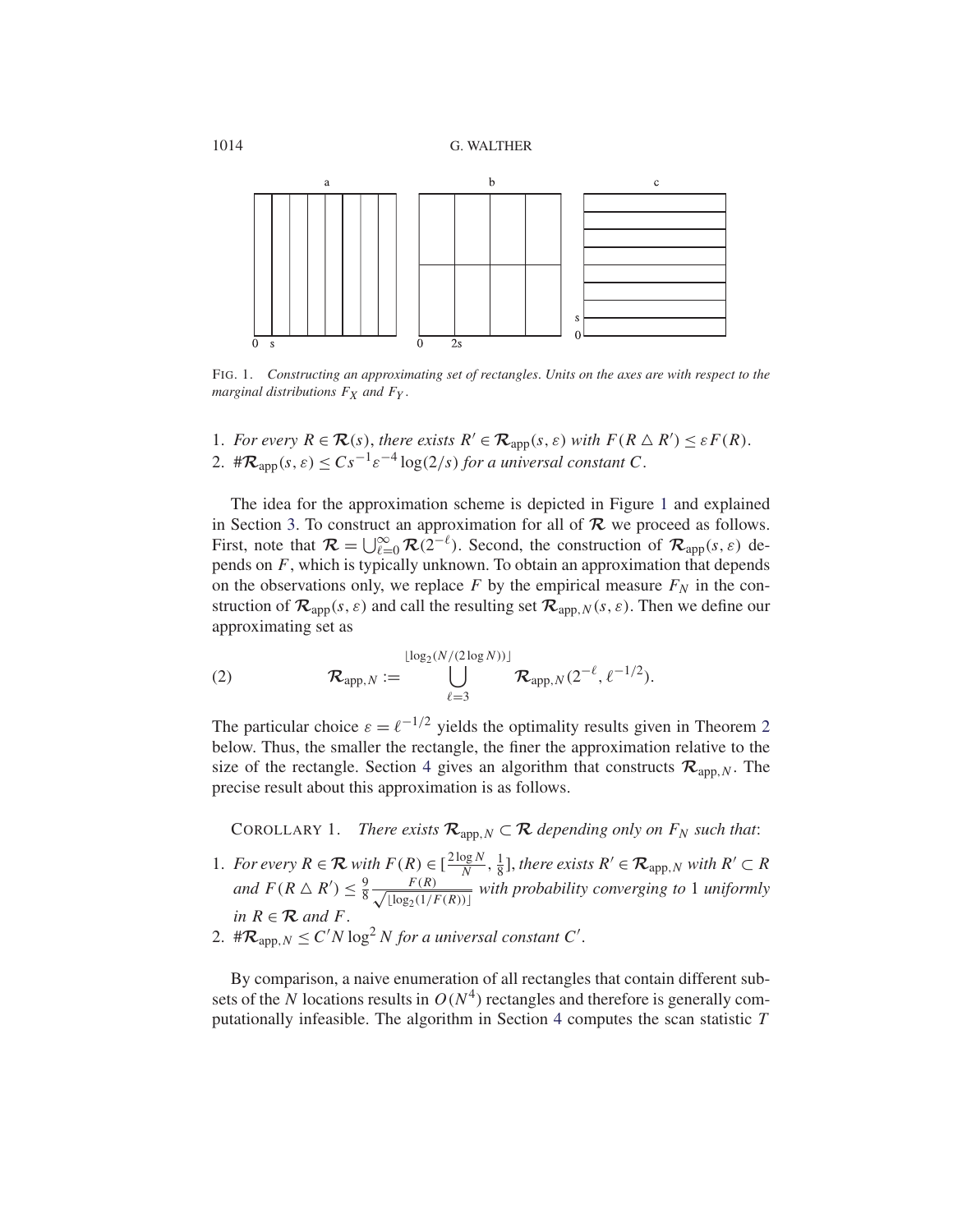over  $\mathcal{R}_{app,N}$  in  $O(N \log^4 N)$  steps, i.e., with a computation time that is almost linear in N.

We will call  $\mathcal{R}_{\text{app},N}(2^{-\ell}, \ldots)$  the  $\ell$ th block of rectangles. The idea for the statistical methodology is closely connected to this approximation scheme: as all the rectangles in the  $\ell$ th block have about the same size, we will assign to those rectangles the same critical value. Following the criterion given in Rufibach and Walther (2009), we set these critical values such that the significance level of the  $\ell$ th block decreases as  $\sim$  $\ell^{-2}$ .

In more detail, let  $\alpha \in (0, 1)$  and define  $q_\ell(\alpha)$  to be the  $(1 - \alpha)$ -quantile of  $\max_{R \in \ell$ th block  $T(R)$  when the labels are permuted randomly. For notational convenience, we suppress the dependence of  $q_{\ell}(\alpha)$  on the sample size N and on  $\overline{p}$ . Let  $\tilde{\alpha}$  be the largest number such that

(3) 
$$
\mathbb{P}\left(\bigcup_{\ell=3}^{\lfloor \log_2(N/(2\log N))\rfloor} \left\{\max_{R \in \ell\text{th block}} T(R) > q_{\ell}\left(\frac{\tilde{\alpha}}{\ell^2}\right)\right\}\right) \leq \alpha.
$$

By construction, one can then claim with guaranteed simultaneous finite sample confidence  $1 - \alpha$  that  $H_0$  is violated on every rectangle R on which  $T(R)$  >  $q_{\ell}(\tilde{\alpha}/\ell^2)$ , where  $\ell$  is the block index of R. As explained in Rufibach and Walther (2009), it is advantageous in practice to replace  $\ell^2$  by, for example,  $(10 + \ell)^2$ , and all of the following results also apply for such a modification.

The  $q_{\ell}$  can be readily simulated with a simple extension of the usual Monte Carlo technique for a permutation test: for each block, one records in a list the maximum for each Monte Carlo permutation of the labels. Then one can use a bisection method on the lists of sorted maxima to find  $\tilde{\alpha}$ .

**3. Optimality.** In the following, we consider a growing sample size N. The result below allows for a quite general situation where the rectangle  $R_N$  may vary with N, likewise the probabilities of success  $p_N$  in  $R_N$  and  $q_N$  in  $R_N^c$ , and the design distribution  $F<sup>N</sup>$ . For simplicity, we denote probabilities under this model by  $\mathbb{P}_N$ . The key quantity for detecting  $q < p$  on some rectangle R turns out to be

$$
D(F(R), p, q) := F(R)(1 - F(R)) \frac{(p - q)^2}{p(1 - q)}.
$$

 $D(F(R), p, q)$  increases, and hence the detection of R becomes easier, if for fixed  $F(R)$  and q the difference  $p - q$  increases, as one would expect. If  $F(R)$  and  $p - q$  are fixed, then  $D(F(R), p, q)$  increases as  $(p + q)/2$  moves away from  $1/2$ , i.e., detection is easier if the background probability q is closer to 0 or if p is closer to 1. Theorem 2 below quantifies when detection is possible and shows that the blocked scan statistic is optimal for detecting both small rectangles, that is, when  $F^N(R_N) \to 0$ , and large rectangles, that is, when liminf  $F^N(R_N) > 0$ . An appropriate way to formulate these optimality results is via the asymptotic minimax framework, see, e.g., the investigation of univariate shape properties on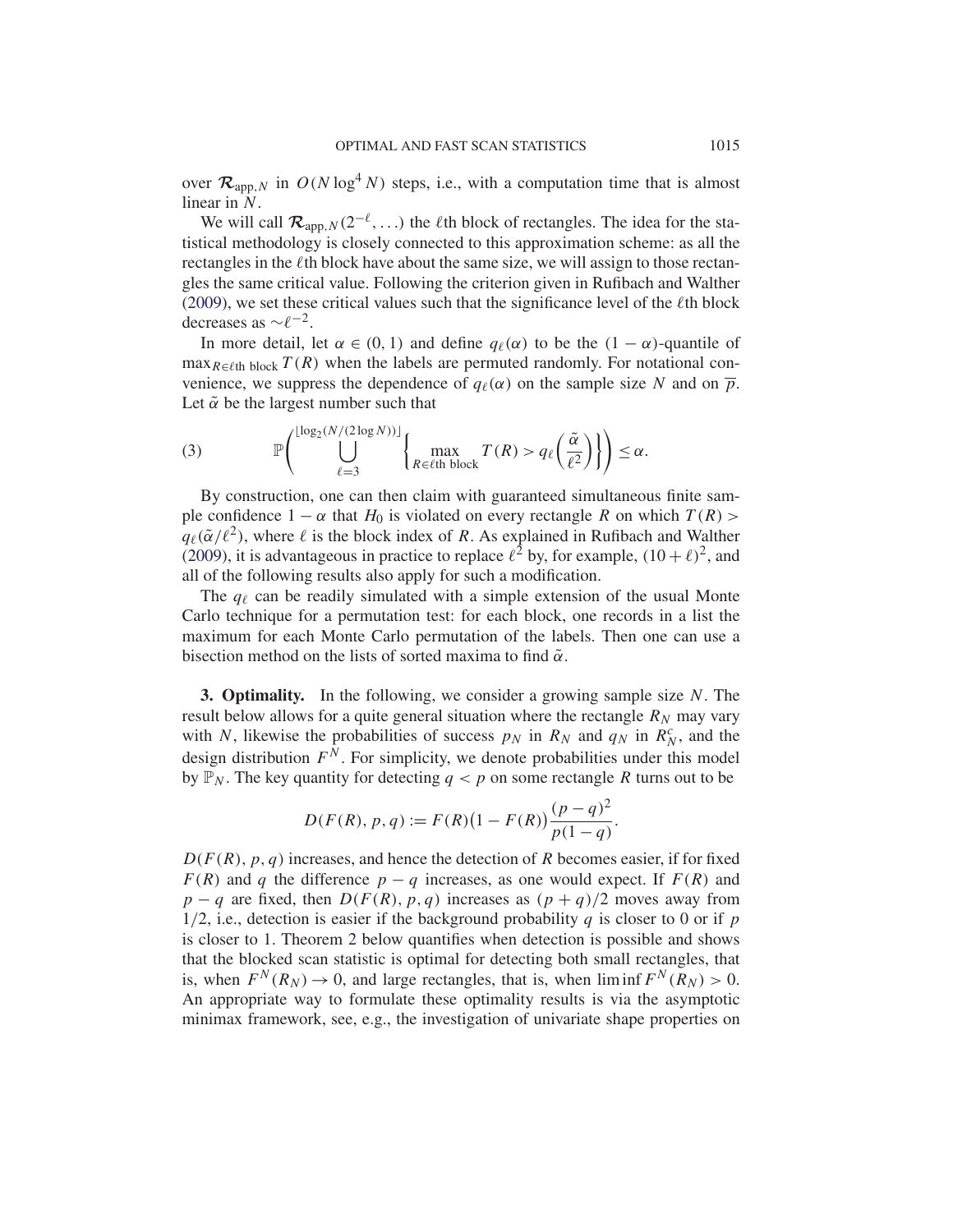small scales in the Gaussian white noise model in Dümbgen and Spokoiny (2001) and the results for small and large scales in the context of a univariate density in Dümbgen and Walther (2008).

THEOREM 2. (a) Let  $\{(F^N, R_N, p_N, q_N)\}$  *be an arbitrary sequence of parameters with*

$$
D(F^N(R_N), p_N, q_N) \ge (2 + \varepsilon_N) \frac{\log(1/F^N(R_N))}{N}
$$
  
where  $\varepsilon_N \sqrt{\log \frac{1}{F^N(R_N)}} \to \infty$ .

*Then*

 $\mathbb{P}_N$  (*the blocked scan statistic finds a significant rectangle*  $R \subset R_N$ )  $\rightarrow 1$ .

(b1) *Let*  $\phi_N$  *be any sequence of tests with asymptotic level*  $\alpha \in (0, 1)$  *under*  $H_0$ *.* For any prescribed sequence of continuous distributions  $\{F^N\}$ , there exists a se*quence of parameters*  $\{(R_N, p_N, q_N)\}\$  *such that* 

$$
D(F^N(R_N), p_N, q_N) \ge (2 - \varepsilon_N) \frac{\log(1/F^N(R_N))}{N}
$$

 $\text{with } \varepsilon_N \downarrow 0, \varepsilon_N \sqrt{\log \frac{1}{F^N(R_N)}} \to \infty, \text{ and } \overline{\lim}_N \mathbb{P}_N(\phi_N \text{ rejects}) \leq \alpha.$ 

*This result continues to hold if one also prescribes the values*  $\{F^N(R_N)\}$  *and*  $\{\varepsilon_N\}, provided that  $(\log N)^2/N \leq F^N(R_N) \to 0 \text{ and } \varepsilon_N \sqrt{\log \frac{1}{F^N(R_N)}} \to \infty.$$ 

(b2) Let  $\{F^N\}$  be any sequence of continuous distributions and  $\{R_N\}$  any se*quence of rectangles with*  $F^N(R_N)(1-F^N(R_N)) > 0$ , *let*  $b_N \in [0, NF^N(R_N)(1-\frac{1}{2})$  $F^N(R_N)$ ), and let  $\phi_N$  be any test with asymptotic level  $\alpha \in (0,1)$  under the null *hypothesis that the probability of success on*  $R_N$  *equals that on*  $R_N^c$ . If

$$
\mathbb{P}_N(\phi_N \text{ rejects}) \to 1
$$

*for every sequence of parameters*  $\{(p_N, q_N)\}\$  *that satisfies*  $D(F^N(R_N), p_N, q_N) \ge \frac{b_N}{N}$ *, then necessarily*  $b_N \to \infty$ *.* 

Parts (a) and (b1) show that in the case of small rectangles there is a cutoff at  $D = 2 \log \frac{1}{F^N(R_N)} / N$ : if  $D \ge (2 + \varepsilon_N) \log \frac{1}{F^N(R_N)} / N$  with  $\varepsilon_N \to 0$  sufficiently slowly, then the blocked scan statistic will detect the rectangle  $R_N$  with asymptotic power one. One the other hand, if D is of the size  $(2 - \varepsilon_N) \log \frac{1}{F^N(R_N)}/N$ , then no test can exist that detects the rectangle with nontrivial asymptotic power. These two statements leave essentially no room for any other test to beat the blocked scan statistic for detecting small rectangles.

In the case of large rectangles, part (b2) states that any test  $\phi_N$  can have asymptotic power 1 only if  $ND \rightarrow \infty$ . But under the latter condition, the blocked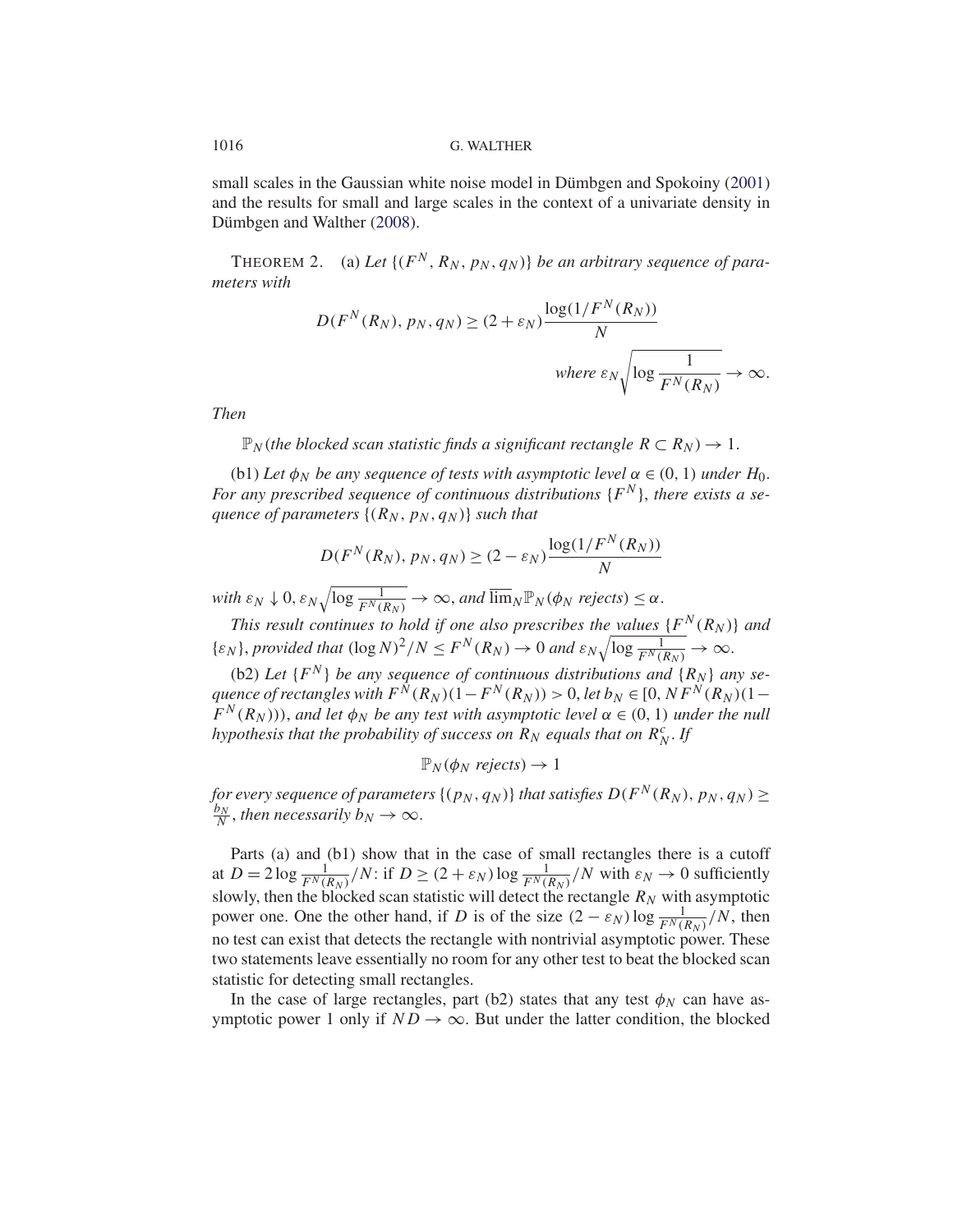scan statistic also has asymptotic power 1 [because  $ND \rightarrow \infty$  arbitrarily slowly is sufficient for the claim in (a) if  $\frac{1}{F^N(R_N)}$  stays bounded]. Note that (b2) even allows the competing test  $\phi_N$  to possess prior knowledge of the rectangle R.

These results clarify the tradeoff when using a scan statistic with varying window size. On the one hand, one can evidently gain substantial power by matching the window size with the extent of the effect. On the other hand, varying the window size incurs a multiple testing penalty. The above results show that this multiple testing penalty becomes negligible for large samples, provided one employs an appropriate calibration of the various window sizes such as the blocked scan statistic introduced here. An illustration will be given in Section 4.

Furthermore, there is no substantial multiple testing penalty for searching over multivariate rectangles when the effect lives on one of the marginals.

THEOREM 3. Suppose that the  $\{R_N\}$  are in fact intervals on one of the two *axes. Then the conclusions of Theorem* 2 *continue to hold, even if the tests*  $\phi_N$  *in* (b1) and (b2) are allowed to use the prior knowledge about which axis the  $\{R_N\}$ *live on*.

A heuristic explanation of this result is as follows: Figure 1(a) depicts  $\frac{1}{s}$  disjoint rectangles with content s. The rectangles of Figure 1(b) are obtained by doubling the width of certain rectangles in Figure  $1(a)$  and then dividing the rectangle into two with a horizontal split. After  $\log \frac{1}{s}$  iterations one obtains the rectangles of Figure 1(c). The idea of Theorem 1 is that in the case of independent or weakly dependent marginals the totality of these rectangles (after a refinement allowing, e.g., certain translations) constitutes an economical set of rectangles that approximates well the set of all rectangles with content s. The difficulty of the multiple testing problem depends essentially on the cardinality of this approximating set, as local statistics that pertain to rectangles with large overlap will be highly correlated and thus will not affect the multiple testing problem much. But the construction depicted in Figure 1 results in  $\frac{1}{s} \log \frac{1}{s}$  rectangles, which up to the log term is of the same order as the  $\frac{1}{s}$  rectangles in the univariate case of Figure 1(a). Thus, one expects that the multiple testing problem in this multivariate situation will not be significantly more difficult than in the univariate case.

The proof of Theorem 2 makes use of the following concentration inequality for the hypergeometric distribution.

THEOREM 4. *Let* X *denote the number of red items among* n *items drawn without replacement out of* N *items of which* R *are red*. *Then*

> $\mathbb{P}(X \ge x) \le C(L(x) + 2) \exp(-L(x))$  *for*  $x > m := nR/N$ ,  $\mathbb{P}(X \leq x) \leq C(L(x) + 2) \exp(-L(x))$  *for*  $x < m$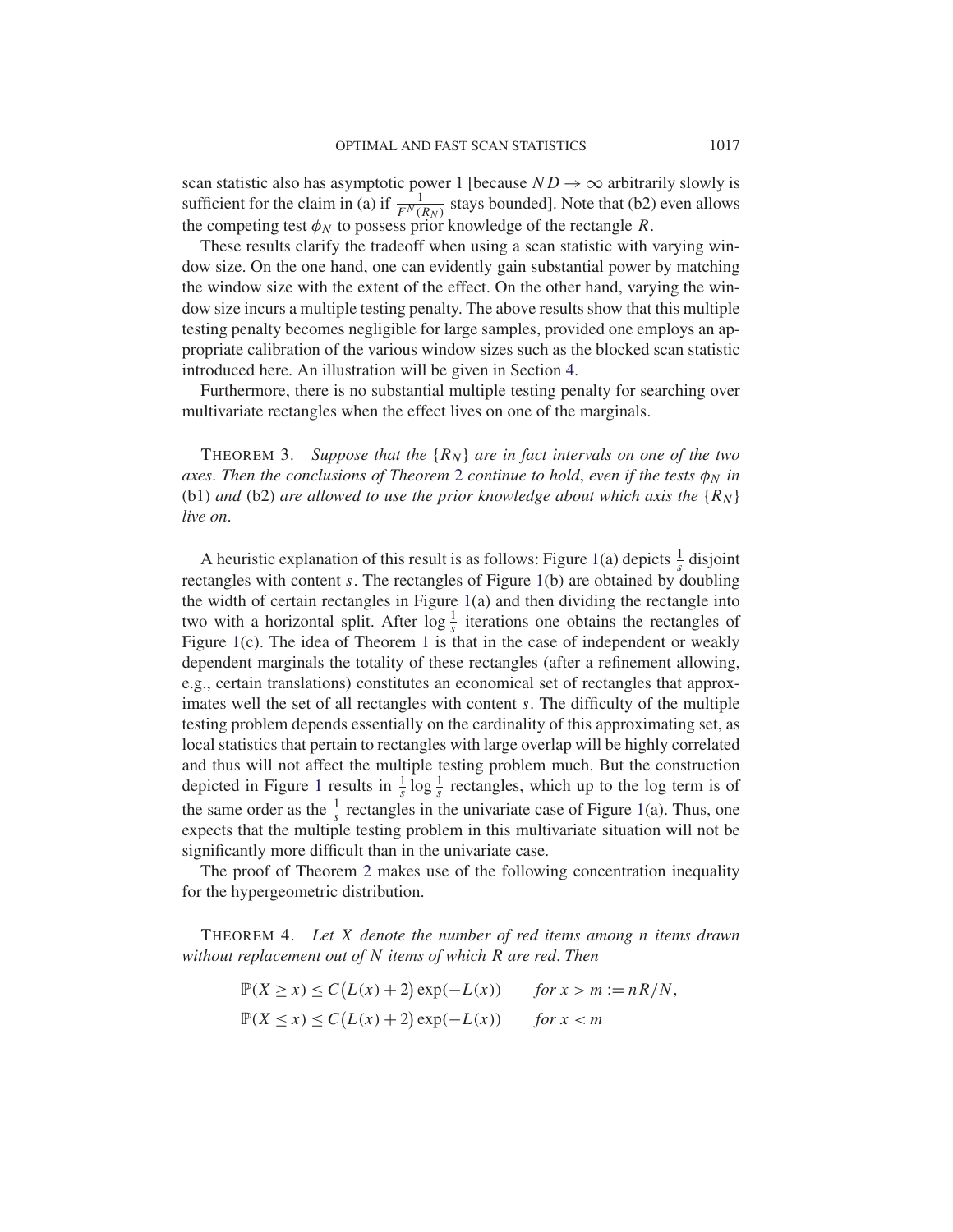*and*

$$
\mathbb{P}(L(X) \ge x) \le 2C(x+2)\exp(-x) \quad \text{for } x > 0,
$$

where 
$$
L(x) := n(\hat{p} \log \frac{\hat{p}}{p} + (1 - \hat{p}) \log \frac{1 - \hat{p}}{1 - \overline{p}}) + (N - n)(\hat{q} \log \frac{\hat{q}}{p} + (1 - \hat{q}) \log \frac{1 - \hat{q}}{1 - \overline{p}}),
$$
  
\n $\overline{p} := \frac{R}{N}, \hat{p} := \frac{x}{n}, \hat{q} := \frac{R - x}{N - n}, and C := 2 \exp\{\frac{13}{12\overline{p}(1 - \overline{p})}(\frac{1}{n} + \frac{1}{N - n})\}.$ 

This inequality compares to the classical concentration bound obtained from the Chernoff–Hoeffding theorem as follows. Hoeffding [(1963), Theorem 1 and Section 6] gives  $\mathbb{P}(X \ge x) \le \exp(-n(\hat{p} \log \frac{\hat{p}}{p} + (1 - \hat{p}) \log \frac{1 - \hat{p}}{1 - \overline{p}}))$ . A Taylor series expansion shows that for  $\hat{p}$  near  $\overline{p}$  the exponent behaves like  $-n\frac{(\hat{p}-\overline{p})^2}{2\overline{p}(1-\overline{p})}$ , whereas  $-L(x) \approx -n \frac{(\hat{p} - \overline{p})^2}{(1 - n/N)2\overline{p}(1 - \overline{p})}$ . Thus, Theorem 4 accounts for the variance correction factor  $\frac{N-n}{N-1}$  for sampling without replacement. Derbeko, El-Yaniv and Meir (2004) give an improvement to the Chernoff–Hoeffding bound that is weaker than that of Theorem 4. Rohde (2009) gives a Bernstein-type inequality for the hypergeometric distribution.

*Scanning on a grid and comparison with the algorithm of Neill and Moore*. Neill and Moore (2004a, 2004b) give an algorithm that runs in  $O(N \log^2 N)$  steps for data that are binned on a  $\sqrt{N} \times \sqrt{N}$  grid. That algorithm produces a rectangle R that attains max<sub>R</sub>  $T(R)$  by partitioning the grid into overlapping regions, bounding max  $T$  over subregions, and pruning regions which cannot contain the maximum. Thus, both the algorithm of Neill and Moore and the algorithm introduced here run in almost linear time; see Proposition 1 below. Both algorithms achieve this by using an approximation. The algorithm of Neill and Moore approximates the data by binning them on a grid, and then finds the exact maximum over all rectangles on the grid. In contrast, the methodology introduced here evaluates rectangles on the exact data, but approximates the set of all rectangles. The results of this section show that this algorithm results in a solution that is statistically optimal. It is an open problem whether the algorithm of Neill and Moore results in a solution that is statistically optimal, and how the grid has to be constructed to achieve this.

Consider now the related problem where one observes a Bernoulli random variable on each grid point of a  $\sqrt{N} \times \sqrt{N}$  grid. Then the design distribution F has independent marginals, but it is not continuous any more. Still, the methodology introduced in this paper can be readily adapted to this set-up and shown to be statistically optimal. The conclusions of Theorems 2 and 3 continue to hold. However, the condition on the size of  $F(R)$  in Theorem 2(b1) now has to be set differently for the marginal effects considered in Theorem 3. In the multivariate case, (b1) allows rectangles R as small as  $F(R) \ge \log^2 N/N$  [and (a) even allows detection if  $F(R) > 2 \log N/N$ , which results in a detection threshold of about  $2 \log N/N$ for rectangles with these sizes. But any nonempty marginal interval  $R$  necessarily satisfies  $F(R) \ge \sqrt{N/N}$  due to the nature of the grid, which results in a detection threshold of about  $\log N/N$  for the smallest detectable marginal intervals.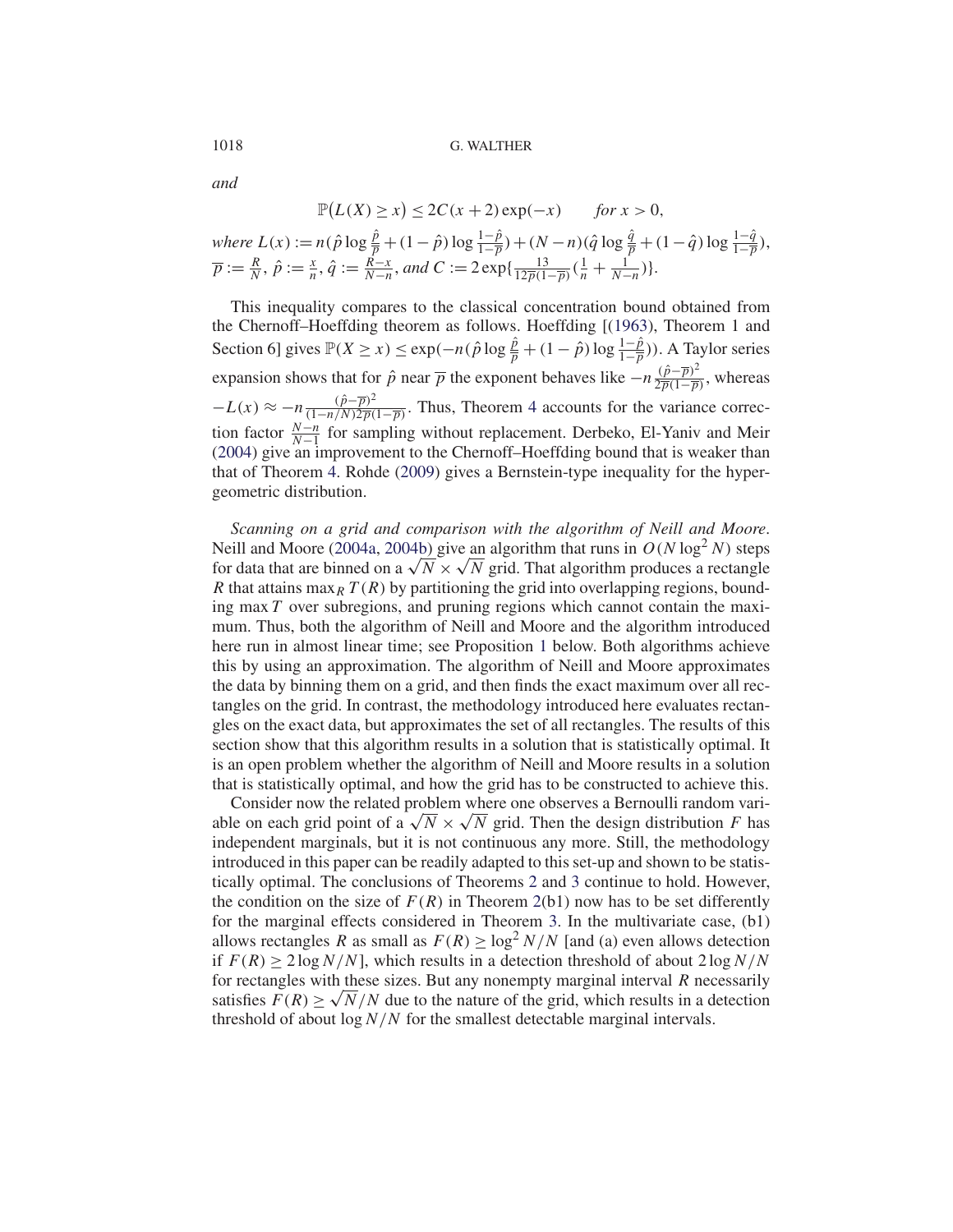*Controlling* max<sub>R</sub>  $T(R)$ . The cardinality of the approximating set of rectangles is small enough so that the tail behavior of  $\max_{R \in \ell$ th block  $T(R)$  can be controlled quite precisely by simply using Boole's inequality; see (10) below. This is in contrast to the approximating set of intervals introduced by Rufibach and Walther (2009) for certain multiple testing problems on the line. While that set leads to computationally efficient algorithms, its cardinality is still so large that the control of max<sub>I∈ℓth block</sub>  $T(I)$  requires in addition the difficult stochastic control of the increments of  $T(I)$  as a process in I. In light of the above results, one may surmise that for these and related problems, there typically exists an approximating set that not only allows for statistical optimality and computationally efficient algorithms, but which also obviates the need for the stochastic control of the increments of T when used in conjunction with the block procedure. In particular, it may be possible to recover the optimality results for the inference problems treated in Rufibach and Walther (2009) with the univariate version of the algorithm introduced here.

**4. Algorithm.** It is helpful to use the following notation in this section. The coordinates of the N locations are  $(X_1, Y_1), \ldots, (X_N, Y_N)$ , and we write  $X(r) := X_{(round(r) \wedge N)}$  for real r, where  $X_{(1)} \leq \cdots \leq X_{(N)}$  are the order statistics of  $X_1, \ldots, X_N$ . Each location has a label that is either 0 or 1. Here, is the pseudocode to enumerate the set of approximating rectangles and to compute the corresponding local test statistics:

Sort the locations  $(X_1, Y_1), \ldots, (X_N, Y_N)$  according to the **X**-value. for  $\ell = 3, ..., \lfloor \log_2 \frac{N}{2 \log N} \rfloor$  do: Set  $s := 2^{-\ell}, \; \varepsilon := \ell^{-1/2}/6.$ for  $i = 0, \ldots, \ell$  do: for  $j = 0, \ldots, \lfloor (\varepsilon s 2^i)^{-1} \rfloor$  do: for  $k = j + 1, \ldots, j + \lfloor \frac{1}{\varepsilon} \rfloor$  do: Extract all locations  $(X_p, Y_p)$  for which  $X_p$  falls in the interval  $\mathcal{X}_{jk} := [X_{(j\epsilon s2^iN+1)}, X_{(k\epsilon s2^iN)}]$  and denote by  $N_{ik}$  the number of these locations. Sort these extracted  $Y_p$  and compute the vector of cumulative sums of the labels of the  $(X_p, Y_p)$  corresponding to the sorted  $Y_p$ . for  $m = 0, \ldots, \lfloor 2^i / \varepsilon \rfloor$  do: for  $n = m + 1, \ldots, m + \lfloor 2/\varepsilon \rfloor$  do: Compute the test statistic on the rectangle  $\mathcal{X}_{jk} \times [Y_{(m\epsilon 2^{-i}N_{jk}+1)}, Y_{(n\epsilon 2^{-i}N_{jk})}]$ , where the order statistics  $Y_{(.)}$  are with respect to the extracted  $Y_p$ .

The running time of the algorithm is almost linear in N.

PROPOSITION 1. *The above algorithm runs in*  $O(N \log^4 N)$  *time.*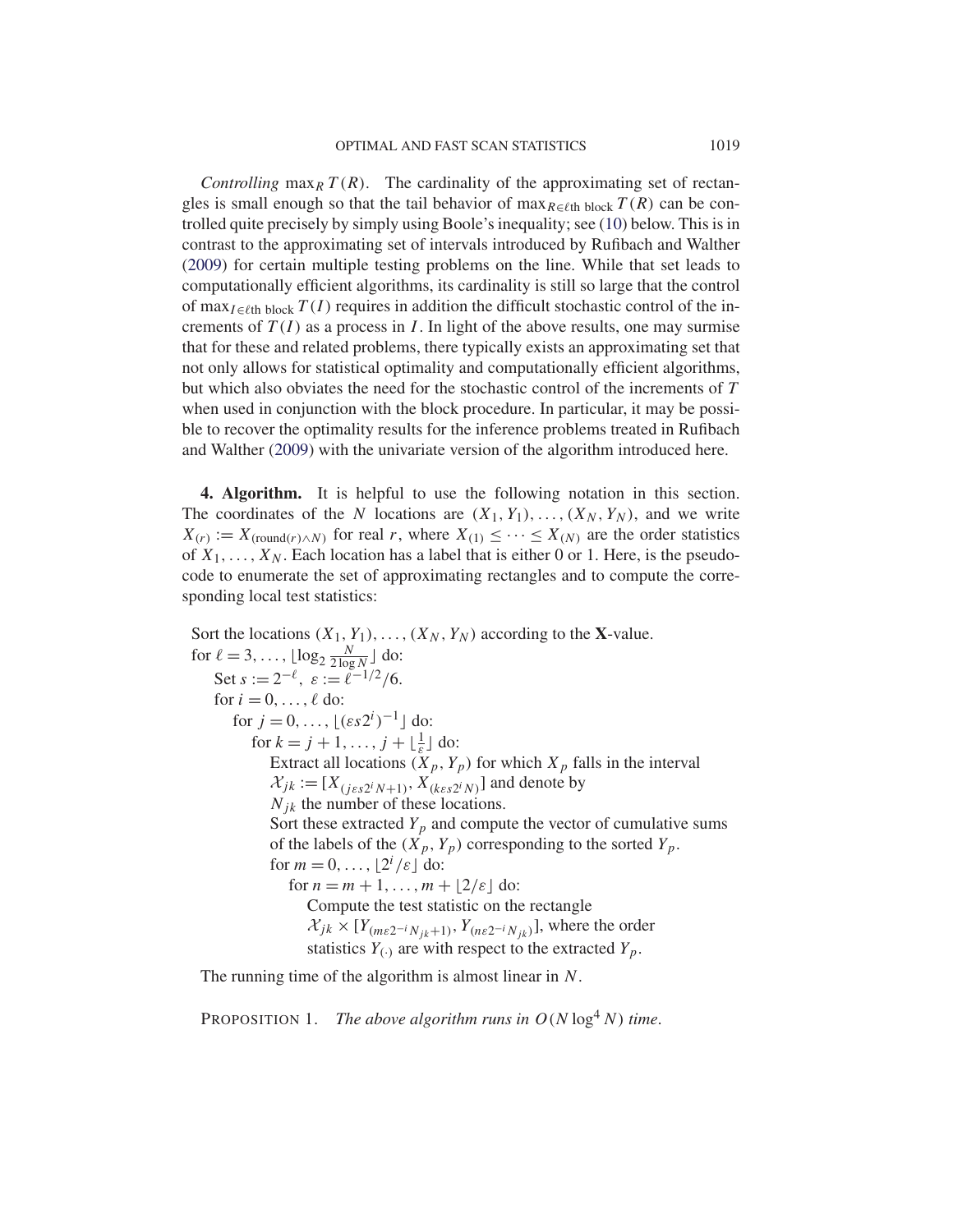

FIG. 2. *Minimal significant rectangles obtained with the conventional calibration for the scan statistic* (*left*) *and the blocked scan statistic* (*right*). *Locations having label* 1 *are plotted in red*, *locations with label* 0 *are black*.

We illustrate the methodology with an example where 1000 locations are drawn from a mixture of four bivariate normals. The labels are Bernoulli with  $p = 0.4$ , except in the strip  $[x > 5]$ , where  $p = 0.6$ , and in the box  $[1, 2] \times [3, 5]$ , where  $p =$ 0.75. Critical values for the conventional scan statistic (1) and the blocked scan statistic (3) were computed with 50000 random permutations of the labels. Figure 2 (left) shows all minimal (with respect to inclusion) boxes that are significant at the 5% level using the calibration for the traditional scan statistic. Thus, we are 95% confident that each of the depicted boxes contains a so-called overdensity, that is, somewhere inside the box the probability of success  $p$  is larger than outside the box. Figure 2 (right) shows the resulting significant boxes when the calibration for the blocked scan statistic is used. In addition to detecting the small box at  $[1, 2] \times [3, 5]$ , the blocked scan statistic also detects the large box  $[x \ge 5]$ . It was found that this result was a frequent outcome for realizations of this example.

#### **5. Proofs.**

PROOF OF THEOREM 1. We parametrize rectangles as follows:  $R = (x, x', y, z')$  $y'$ ) denotes the rectangle with the vertices  $(x, y), (x', y), (x', y')$  and  $(x, y'),$ where  $x, x', y, y' \in [-\infty, \infty]$  and  $x < x', y < y'$ . We will approximate  $\mathcal{R}(s)$ by the finite set  $\mathcal{R}_{app}(s, \varepsilon)$ , which for notational simplicity we define for  $\varepsilon \in$  $(0, \frac{1}{6})$  by  $\mathcal{R}_{app}(s, 6\varepsilon) := \{R : R = (x_j, x_k, y_m, y_n) := (F_X^{-1}(j\varepsilon s 2^i), F_X^{-1}(k\varepsilon s 2^i),$  $F_Y^{-1}(m\varepsilon 2^{-i}), F_Y^{-1}(n\varepsilon 2^{-i}),$  where i, j, k, m and n are integers with  $0 \le i \le n$  $\lceil \log_2 \frac{1}{s} \rceil, 0 \le j \le \lfloor (ss2^i)^{-1} \rfloor, j+1 \le k \le j+ \lfloor 1/\varepsilon \rfloor, 0 \le m \le \lfloor 2^i/\varepsilon \rfloor$  and  $m + 1 \le n \le m + \lfloor 2/\varepsilon \rfloor$ . Here,  $F_X^{-1}$  and  $F_Y^{-1}$  denote the quantile functions of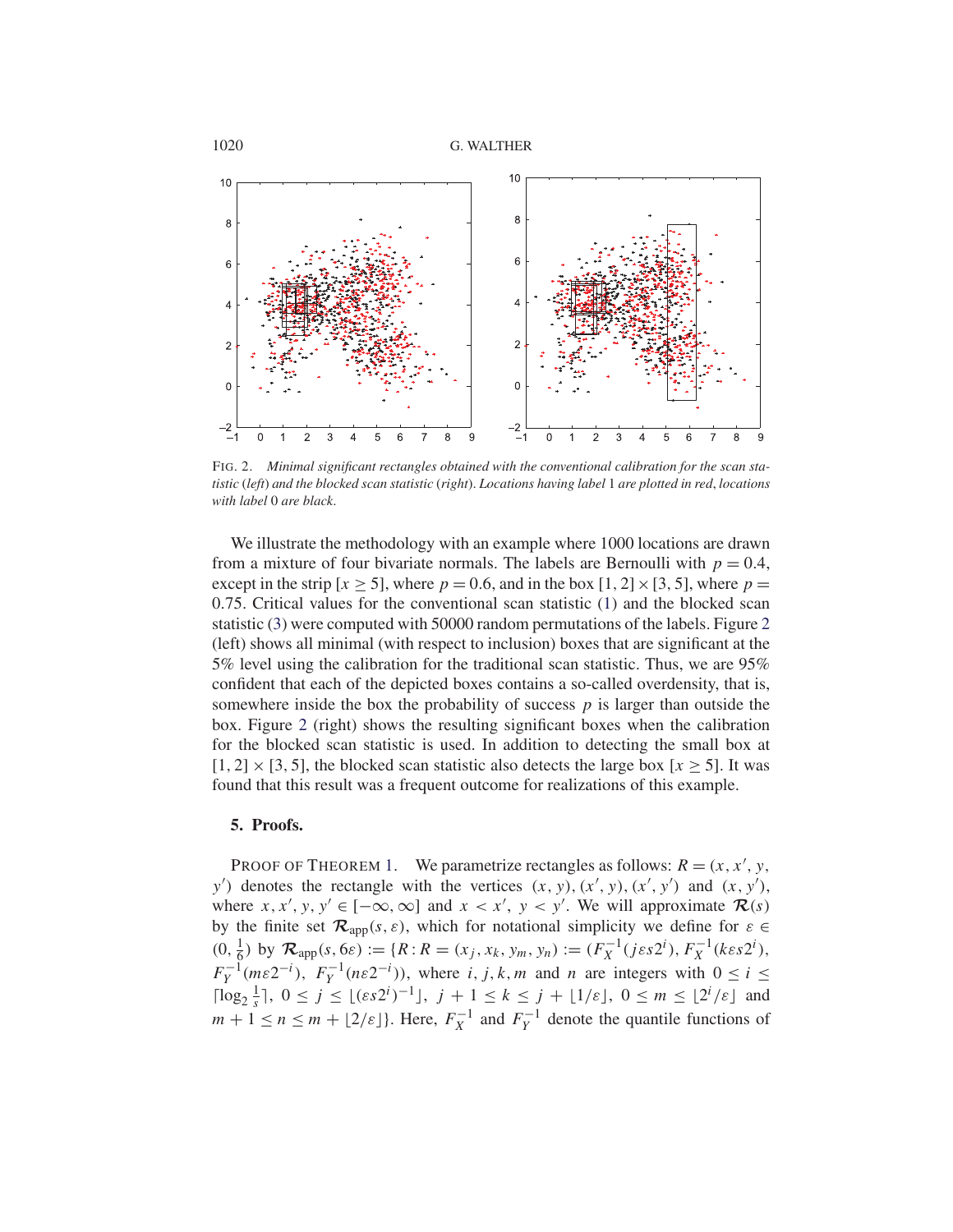the first and second marginals of F, respectively, with  $F_X^{-1}(p) = -\infty$  for  $p < 0$ and  $F_X^{-1}(p) = \infty$  for  $p > 1$ .

Thus,

$$
\begin{aligned} \#\mathcal{R}_{app}(s, 6\varepsilon) &\leq \varepsilon^{-1} 2\varepsilon^{-1} \sum_{i=0}^{\lceil \log_2(1/s) \rceil} \left( (\varepsilon s)^{-1} 2^{-i} + 1 \right) (\varepsilon^{-1} 2^i + 1) \\ &\leq 2\varepsilon^{-2} \sum_{i=0}^{\lceil \log_2(1/s) \rceil} \frac{4}{3} (\varepsilon s)^{-1} 2^{-i} \frac{7}{6} \varepsilon^{-1} 2^i \\ &\leq 4s^{-1} \varepsilon^{-4} \log_2(4/s). \end{aligned}
$$

Now, let  $R = (x, x'y, y') \in \mathcal{R}(s)$ . We will show that there exists a  $R' \in \mathcal{R}(s)$  $\mathcal{R}_{app}(s, 6\varepsilon)$  with  $F(R \triangle R') \le 6\varepsilon s$  and that one can even arrange that  $R' \subset R$ . To this end set  $i := \lceil \log_2 \frac{F_X([x, x'])}{s} \rceil$ . Thus,

(4) 
$$
s2^{i-1} < F_X([x, x']) \leq s2^i
$$

so the index i is assigned to rectangles whose "length," as measured by  $F_X$ , lies between  $\frac{s}{2}2^{i}$  and  $s2^{i}$ . Let j be the smallest integer such that  $x_j > x$ , let k be the largest integer so that  $x_k < x'$ , let m be the smallest integer with  $y_m > y$ , and let *n* be the largest integer such that  $y_n < y'$ . It will be shown below that these indices fall in the ranges given in the definition of  $\mathcal{R}_{\text{app}}(s, 6\varepsilon)$ , hence  $R' := (x_j, x_k, y_m, y_n) \in \mathcal{R}_{app}(s, 6\varepsilon)$ , and by definition  $R' \subset R$ . Further,

(5) 
$$
F(R \triangle R') = F([x, x'] \times ([y, y_m] \cup [y_n, y'])+ F(([x, x_j] \cup [x_k, x']) \times [y_m, y_n]).
$$

Now,  $F_Y([y, y_m]) \leq \varepsilon 2^{-i}$  by the definition of m, and the same bound applies to  $F_Y([y_n, y'])$ . Likewise, both  $F_X([x, x_j])$  and  $F_X([x_k, x'])$  are not larger than  $\epsilon s2^i$ . Hence, (5) is not larger than

$$
2F_X([x, x'])\varepsilon 2^{-i} + 2\varepsilon s 2^i F_Y([y, y'])
$$
  
=  $2\varepsilon (z + sF(R)/z)$  where  $z := F_X([x, x'])2^{-i} \in (s/2, s]$  by (4)  
 $\leq 2\varepsilon (s/2 + 2F(R))$  since  $s/2 < F(R)$   
 $< 6\varepsilon F(R)$ .

It remains to show that  $i, j, k, m$  and n fall in the ranges given in the definition of  $\mathcal{R}_{app}(s, 6\varepsilon)$ :  $1 \geq F_X([x, x']) \geq F(R) > s/2$  implies  $0 \leq i \leq \lceil \log_2 \frac{1}{s} \rceil$ . Clearly,  $j \ge 0$ . For  $\tilde{j} := \lfloor (\varepsilon s 2^{i})^{-1} \rfloor$ , we have  $x_{\tilde{j}} \ge F_X^{-1}(1 - \varepsilon s 2^{i}) \ge F_X^{-1}(1 - \varepsilon s 2^{i})$  $2\varepsilon F_X([x, x']) \ge x$  by (4) and as  $\varepsilon \le 1/6$ . Hence,  $j \le j$ . Next,

$$
(k - j)\varepsilon s 2^{i} = F_X([x_j, x_k]) \begin{cases} \leq F_X([x, x']) \leq s 2^{i}, \\ \geq F_X([x, x']) - 2\varepsilon s 2^{i} > 0, \end{cases}
$$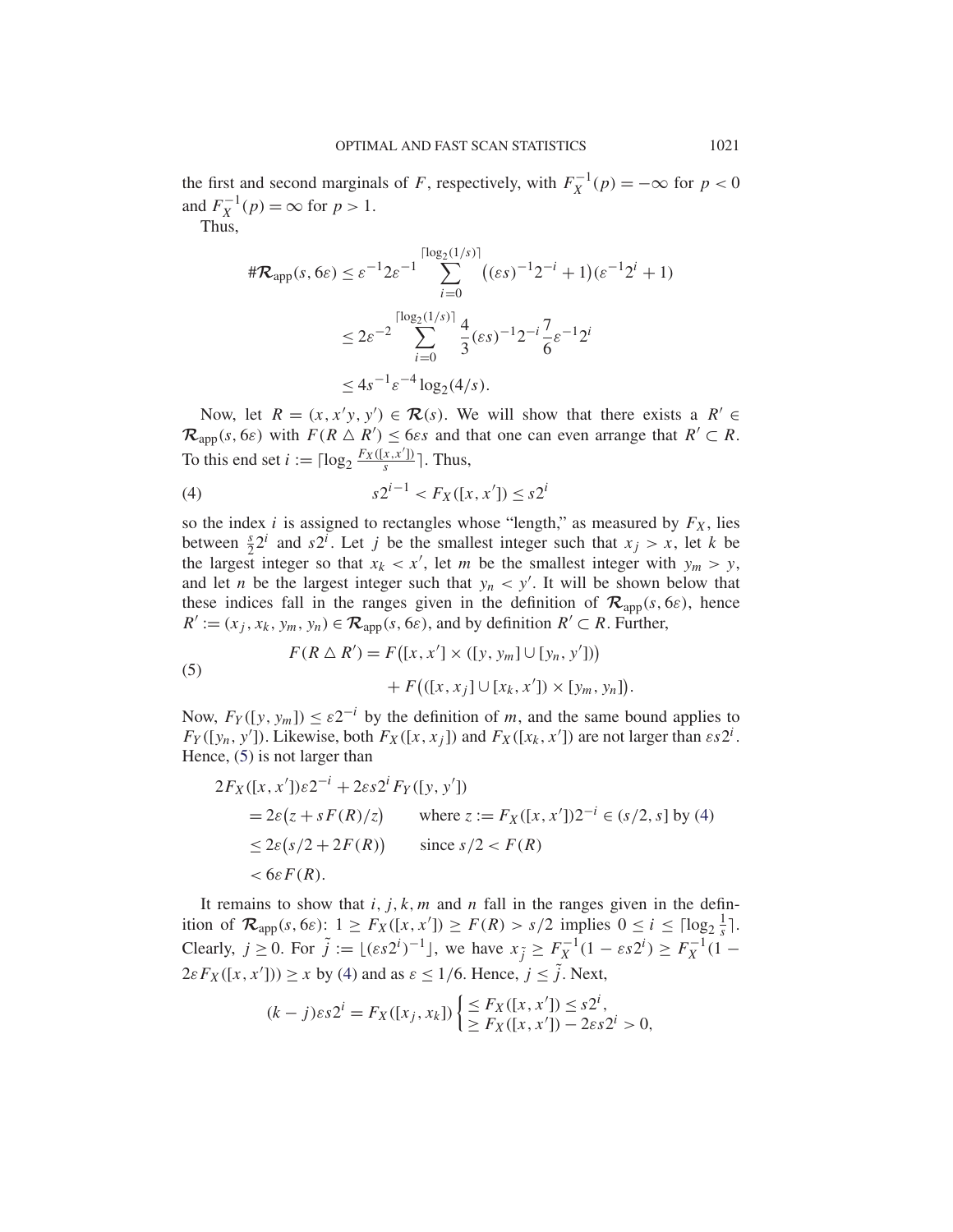### 1022 G. WALTHER

by (4) and since  $\varepsilon \le 1/6$ . Hence,  $1 \le k - j \le 1/\varepsilon$ . Clearly,  $m \ge 0$ . Further,  $s/2 <$  $F(R) \le (F_X([x_j, x_k]) + 2\varepsilon s 2^i) \times (F_Y([y_m, \infty)) + \varepsilon 2^{-i}) = (k - j + 2)\varepsilon s 2^i (1 (m-1)\varepsilon 2^{-i}$ ). Together with  $(k-j+2)\varepsilon \leq 3$  (see above), this inequality yields  $6(m-1)\varepsilon < 6 \times 2^{i} - 1$ , whence  $m < 2^{i}/\varepsilon - 1/(6\varepsilon) + 1 \leq 2^{i}/\varepsilon$  since  $\varepsilon \leq 1/6$ . Finally,  $s/2 < F(R) \le (F_X([x_j, x_k]) + 2\varepsilon s 2^i) \times (F_Y([y_m, y_n]) + 2\varepsilon 2^{-i})$ . With (4) this yields  $F_Y([y_m, y_n]) \geq 2^{-i-1}/(1+2\varepsilon) - \varepsilon 2^{-i+1} > 0$  since  $\varepsilon \leq 1/6$ , hence  $n > m$ . Likewise,  $s \ge F(R) \ge F_X([x_j, x_k]) \times F_Y([y_m, y_n])$  together with (4) gives  $s > s2^{i-1}(n-m)\varepsilon 2^{-i}$ , hence  $n-m < 2/\varepsilon$ .  $\Box$ 

PROOF OF COROLLARY 1. Define the random collection of rectangles as in (2), where  $\mathcal{R}_{app,N}(s,\varepsilon)$  is defined as  $\mathcal{R}_{app}(s,\varepsilon)$  in the proof of Theorem 1 but with  $F_X^{-1}$  and  $F_Y^{-1}$  replaced by the empirical quantile functions  $F_{N,X}^{-1}$  and  $F_{N,Y}^{-1}$ , respectively. That is, we consider rectangles  $R = (x_j, x_k, y_m, y_n)$  such that  $(x_j, x_{j+1}]$  has empirical measure  $F_{N,X}$  about equal to  $\frac{\varepsilon}{6} s 2^i$ , likewise for  $(x_k, x_{k+1}]$ ; further  $(y_m, y_{m+1}]$  and  $(y_n, y_{n+1}]$  have empirical measure  $F_{N,Y}$  about equal to  $\frac{\varepsilon}{6} 2^{-i}$ , where  $0 \le i \le \lceil \log_2 \frac{1}{s} \rceil$ . Then result 2 of Theorem 1 yields

$$
\#\mathcal{R}_{app,N} \leq C \sum_{\ell=1}^{\lfloor \log_2(N/(2\log N)) \rfloor} 2^{\ell} \ell^2 \log 2^{\ell+1}
$$

$$
\leq 2C \frac{N}{\log N} \left( \log_2 \frac{N}{2\log N} \right)^3 \log 2
$$

$$
\leq 2CN \log_2^2 N.
$$

Now, let  $R = (x, x', y, y')$  be a rectangle parametrized as in the proof of Theorem 1. Set  $\ell := \lfloor \log_2 \frac{1}{F(R)} \rfloor$ . Then  $3 \leq \ell \leq \lfloor \log_2 \frac{N}{2 \log N} \rfloor$  by the assumptions on R. We will construct another deterministic rectangle  $R = (\tilde{x}, \tilde{x}', \tilde{y}, \tilde{y}')$  such that for  $\gamma = 1/8$ :

(A) 
$$
F(R \setminus \tilde{R}) \le (1 + \gamma) \frac{F(R)}{\sqrt{\lfloor \log_2(1/F(R)) \rfloor}};
$$
  
\n(B)  $\mathbb{P}(\text{there exists } R' \in \mathcal{R}_{\text{app}, N}(2^{-\ell}, \ell^{-1/2}) : \tilde{R} \subset R' \subset R) \ge 1 - 16 \frac{1 + \gamma}{\gamma^2 \sqrt{\log N}}.$ 

The claim of the corollary then follows.

To keep familiar notation set  $s := 2^{-\ell}$  and  $\varepsilon := \ell^{-1/2}$ . Define

$$
i := \left\lceil \log_2 \frac{F_X([x, x'])}{s} \right\rceil,
$$

so

(6) 
$$
2^{i-1} < \frac{F_X([x, x'])}{s} \leq 2^i.
$$

Then  $0 \le i \le \lceil \log_2 \frac{1}{s} \rceil$  as required in the definition of  $\mathcal{R}_{\text{app},N}(s,\varepsilon)$ .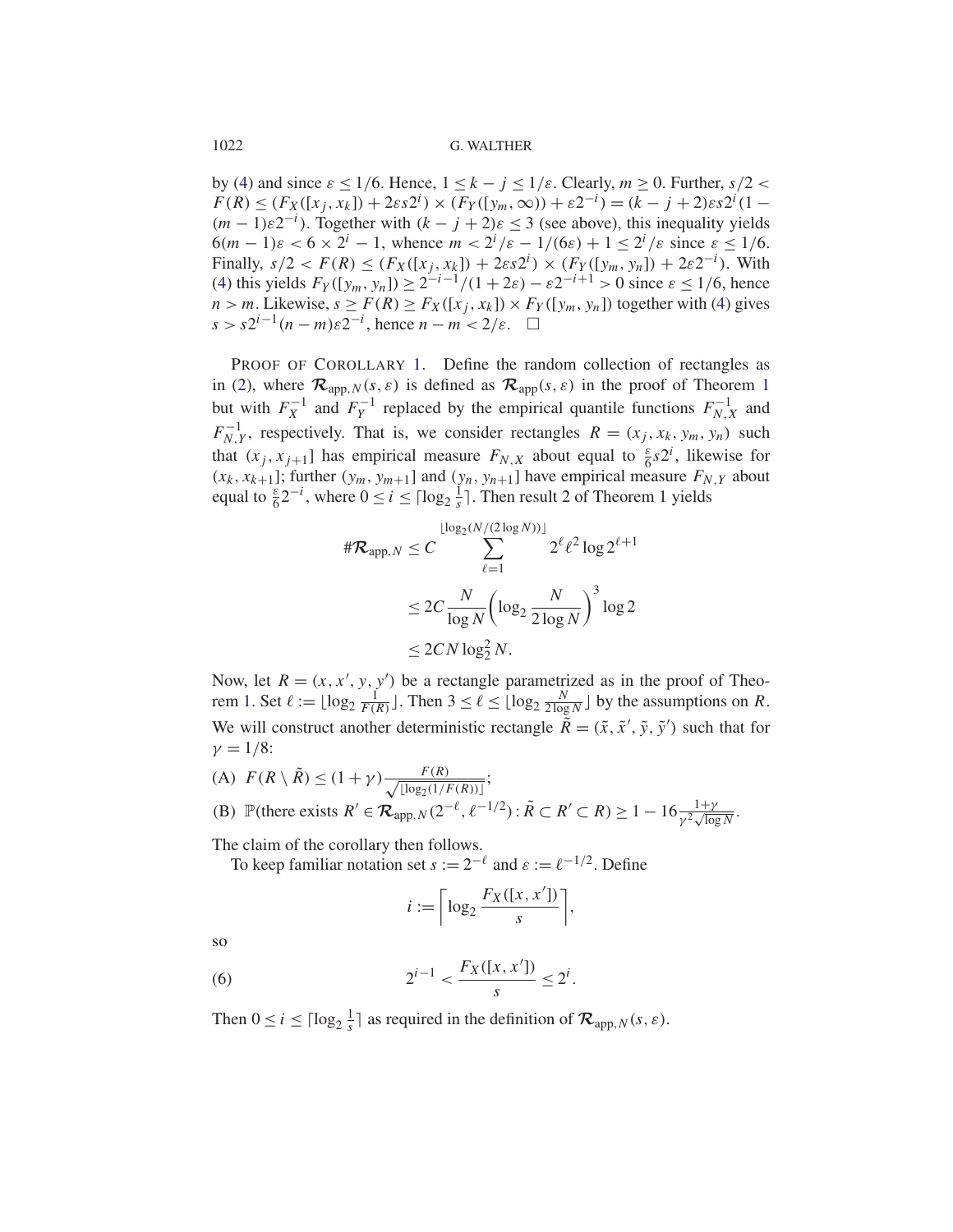To construct R, define  $\tilde{x}, \tilde{x}', \tilde{y}, \tilde{y}'$  such that  $F_X([x, \tilde{x}]) = F_X([\tilde{x}', x']) = (1 + \tilde{x}, \tilde{y}, \tilde{y}')$  $\gamma$ ) $\varepsilon s 2^{i}$  /6,  $F_Y([y, \tilde{y}]) = F_Y([\tilde{y}', y']) = (1 + \gamma) \varepsilon 2^{-i}$  /6. Then  $x < \tilde{x} < \tilde{x}' < x'$  and  $y < \tilde{y} < y' < y'$ : by (6),  $(1 + \gamma) \varepsilon s^2 / 6 < F_X([x, x'])/2$ . Likewise, the definition of  $\ell$  implies  $s = 2^{-\ell} < 2F(R)$ , hence  $(1 + \gamma)\varepsilon 2^{-i}/6 \leq \frac{s}{4F_X([x, x'])} = \frac{sF_Y([y, y'])}{4F(R)} <$  $\frac{F_Y([y,y'])}{2}$ , which yields  $y < \tilde{y} < \tilde{y}' < y'$ . Thus,  $\tilde{R} \subset R$  and

$$
F(R \setminus \tilde{R}) = F([x, x'] \times ([y, \tilde{y}] \cup [\tilde{y}', y'])+ F(([x, \tilde{x}] \cup [\tilde{x}', x']) \times [\tilde{y}, \tilde{y}'])
$$

 $\langle (1 + \gamma) \varepsilon F(R) \rangle$  as in the proof of Theorem 1,

using  $s/2 < F(R)$  by the definition of  $\ell$ . This establishes (A). Next,

$$
\mathbb{P}\left(\text{at most } \frac{\varepsilon}{6} s2^i N \text{ observations in } [x, \tilde{x}] \right)
$$
\n
$$
= \mathbb{P}\left(F_{N,X}([x, \tilde{x}]) \le \varepsilon s2^i\right)
$$
\n
$$
= \mathbb{P}\left(F_{N,X}([x, \tilde{x}]) - F_X([x, \tilde{x}]) \le -\gamma \varepsilon s2^i/6\right)
$$
\n
$$
\le \frac{1+\gamma}{N\gamma^2 \varepsilon s2^i/6} \qquad \text{by Chebyshev}
$$
\n
$$
\le 3\frac{1+\gamma}{\gamma^2 \sqrt{(\log 2)(\log N)}}
$$

since  $s2^i \ge F_X([x, x']) \ge F(R) \ge 2\frac{\log N}{N}$  by (6) and  $\ell \le \log_2 N$ . Hence, with probability at least  $1 - 4 \frac{1+\gamma}{\gamma^2 \sqrt{\log N}}$  an endpoint  $x_j$  of one the rectangles in  $\mathcal{R}_{\text{app},N}(2^{-\ell}, \ell^{-1/2})$  falls into [x,  $\tilde{x}$ ]. Analogously, one can show that some  $x_k$ ,  $y_m$  and  $y_n$  fall into  $[\tilde{x}', x']$ ,  $[y, \tilde{y}]$  and  $[\tilde{y}', y']$ , respectively. Hence, there exists a rectangle  $R' \in \mathcal{R}_{\text{app},N}(2^{-\ell}, \ell^{-1/2})$  that satisfies  $\widetilde{R} \subset R' \subset R$ . (B) follows.  $\Box$ 

PROOF OF THEOREM 2(a). To simplify notation we write  $(F, R, p, q)$  for  $(F<sup>N</sup>, R<sub>N</sub>, p<sub>N</sub>, q<sub>N</sub>)$ . It will become clear that these parameters may vary with N due to the uniformity of the following results. As usual,  $F_N$  will denote the empirical measure pertaining to F.

Set 
$$
b_N := \varepsilon_N \sqrt{\log \frac{1}{F(R)}} \to \infty
$$
. (a) follows after showing:  
\n(A)  $\mathbb{P}_N \left( \text{there exists a rectangle } R' \in \mathcal{R}_{\text{app}, N} \text{ with } R' \subset R \text{ and } \right)$ 

$$
T(R') > \log \frac{1}{F(R)} + \sqrt{b_N \log \frac{1}{F(R)}} \to 1.
$$

(B)  $R'$  belongs to a block  $\ell$  whose critical value satisfies

$$
q_{\ell}\left(\frac{\tilde{\alpha}}{\ell^2}\right) \le \log \frac{1}{F(R)} + 6\log \log \frac{1}{F(R)} + \gamma
$$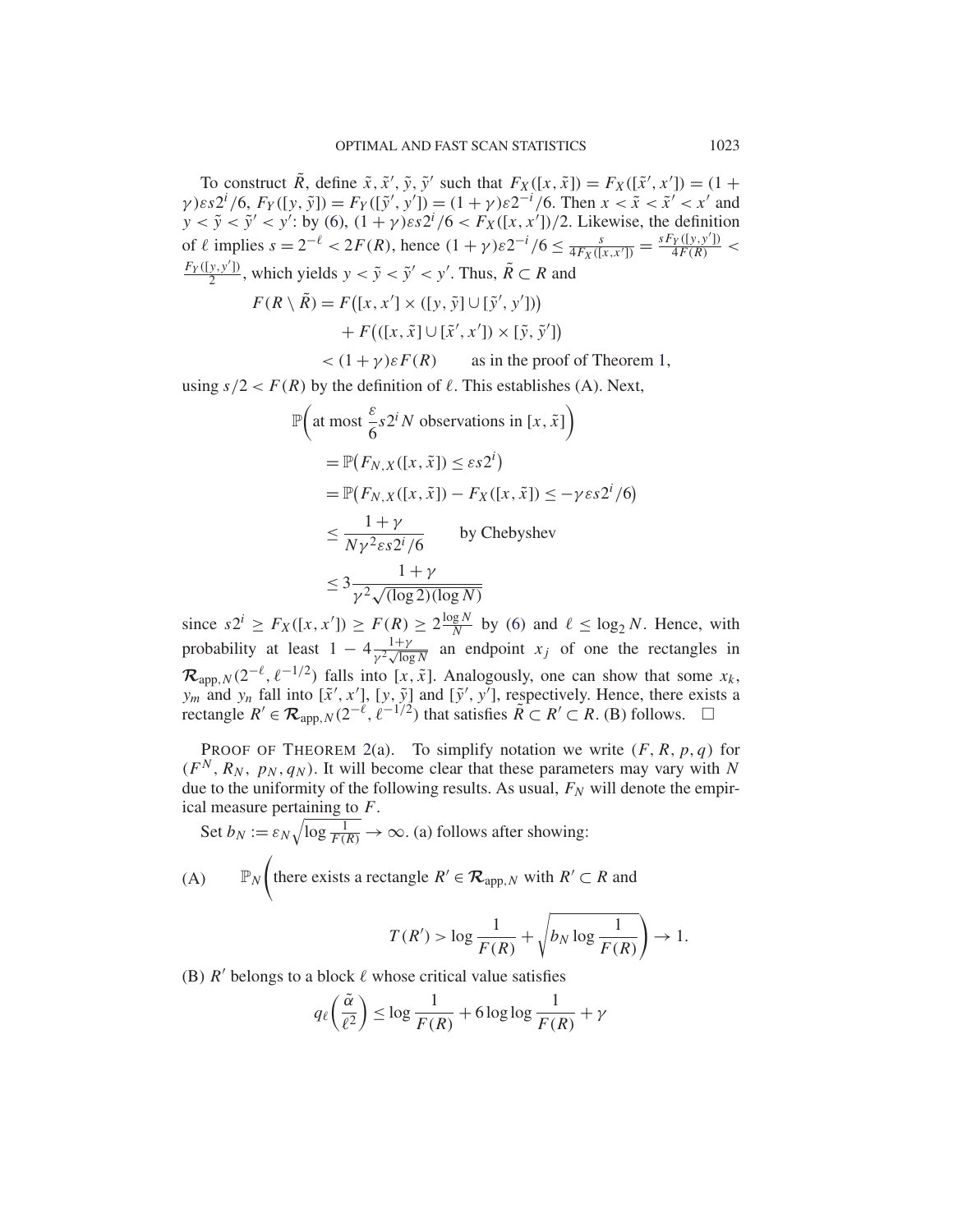with  $\gamma$  depending on  $\alpha$  only.

For the proof of (A), one verifies that the condition  $D(F(R), p, q) \geq (2 +$  $\varepsilon_N$ ) log  $\frac{1}{F(R)}/N$  together with the inequality  $\frac{(p-q)^2}{p(1-q)} \le 1$  for  $q < p$  implies  $F(R) \ge$  $2\frac{\log N}{N}$ . So the block index  $\ell := \lfloor \log_2 \frac{1}{F(R)} \rfloor$  of R satisfies  $3 \leq \ell \leq \lfloor \log_2 \frac{N}{2\log N} \rfloor$ . Thus, by Corollary 1, with probability converging to 1 there exists  $R' \in \mathcal{R}_{app,N}$ such that  $R' \subset R$  and

$$
F(R') \ge F(R)\left(1 - \frac{9}{8\sqrt{\lfloor \log_2(1/F(R)) \rfloor}}\right)
$$

$$
\ge F(R)(1 - \lambda_N),
$$

where  $\lambda_N := \frac{2}{3} \sqrt{\frac{b_N}{b_N + \lfloor \log_2(1) \rfloor}}$  $\frac{b_N}{b_N + \lfloor \log_2(1/F(R)) \rfloor}$ , and the last inequality follows from 3(1 +  $\lfloor \log_2 \frac{1}{F(R)} \rfloor / b_N$   $\leq (1 + 3/b_N) \lfloor \log_2 \frac{1}{F(R)} \rfloor \leq \frac{2^8}{3^5} \lfloor \log_2 \frac{1}{F(R)} \rfloor$  for N large enough, using  $\lfloor \log_2 \frac{1}{F(R)} \rfloor \geq 3$ .

Denote by  $\hat{p}$  and  $\hat{q}$  the proportion of 1's in R' and R'<sup>c</sup>, respectively. On the event  $A_N := \{ \frac{F_N(R')(1-F_N(R'))}{F(R)(1-F(R))} \geq 1 - \frac{25}{24} \lambda_N, \frac{\hat{p}-\hat{q}}{p-q} \geq 1 - \frac{\lambda_N}{6}, \frac{p}{\hat{p}} \geq 1 - \frac{\lambda_N}{24}, \frac{1-q}{1-\hat{q}} \geq 1 - \frac{\lambda_N}{24} \}$ we have  $\hat{q} < \hat{p}$  as  $q < p$ . The function  $l(\hat{p}) := \hat{p} \log \frac{\hat{p}}{p} + (1 - \hat{p}) \log \frac{1 - \hat{p}}{1 - \overline{p}}$  satisfies  $l(\overline{p}) = 0$ ,  $l'(\overline{p}) = 0$ , and  $l''(\xi) = \xi^{-1}(1 - \xi)^{-1} \ge \hat{p}^{-1}(1 - \hat{q})^{-1}$  for  $\xi \in [\hat{q}, \hat{p}]$ . Thus, Taylor's theorem gives on  $A_N$ 

$$
T(R') = (\#R')l(\hat{p}) + (N - \#R')l(\hat{q})
$$
  
\n
$$
\geq (\#R')\frac{(\hat{p} - \bar{p})^2}{2\hat{p}(1 - \hat{q})} + (N - \#R')\frac{(\hat{q} - \bar{p})^2}{2\hat{p}(1 - \hat{q})}
$$
  
\n
$$
= \frac{(\#R')(N - \#R')}{N} \frac{(\hat{p} - \hat{q})^2}{2\hat{p}(1 - \hat{q})}
$$
  
\n
$$
\geq NF(R)(1 - F(R))\frac{(p - q)^2}{2p(1 - q)}\left(1 - \frac{25}{24}\lambda_N\right)\left(1 - \frac{\lambda_N}{6}\right)^2\left(1 - \frac{\lambda_N}{24}\right)^2
$$
  
\n
$$
\geq \left(1 - \frac{35}{24}\lambda_N\right)ND(F(R), p, q)/2
$$
  
\n
$$
\geq \log \frac{1}{F(R)} + \frac{1}{2}\left(\left(1 - \frac{35}{24}\lambda_N\right)b_N - \frac{35}{12}\lambda_N\sqrt{\log \frac{1}{F(R)}}\right)\sqrt{\log \frac{1}{F(R)}}
$$
  
\n
$$
\geq \log \frac{1}{F(R)} + \frac{1}{72}(b_N - 140\sqrt{b_N})\sqrt{\log \frac{1}{F(R)}} \quad \text{since } \lambda_N \leq 2/3.
$$

(A) follows once we show that  $\mathbb{P}_N(\mathcal{A}_N) \to 1$ . As for the first event in  $\mathcal{A}_N$ , the proof of Corollary 1 provided a deterministic rectangle  $\tilde{R}$  with  $F(\tilde{R}) \geq (1 \lambda_N$ )  $F(R) \geq \frac{2}{3} \log N/N$  and  $\mathbb{P}_N(\tilde{R} \subset R' \subset R) \to 1$ . Chebyshev's inequality gives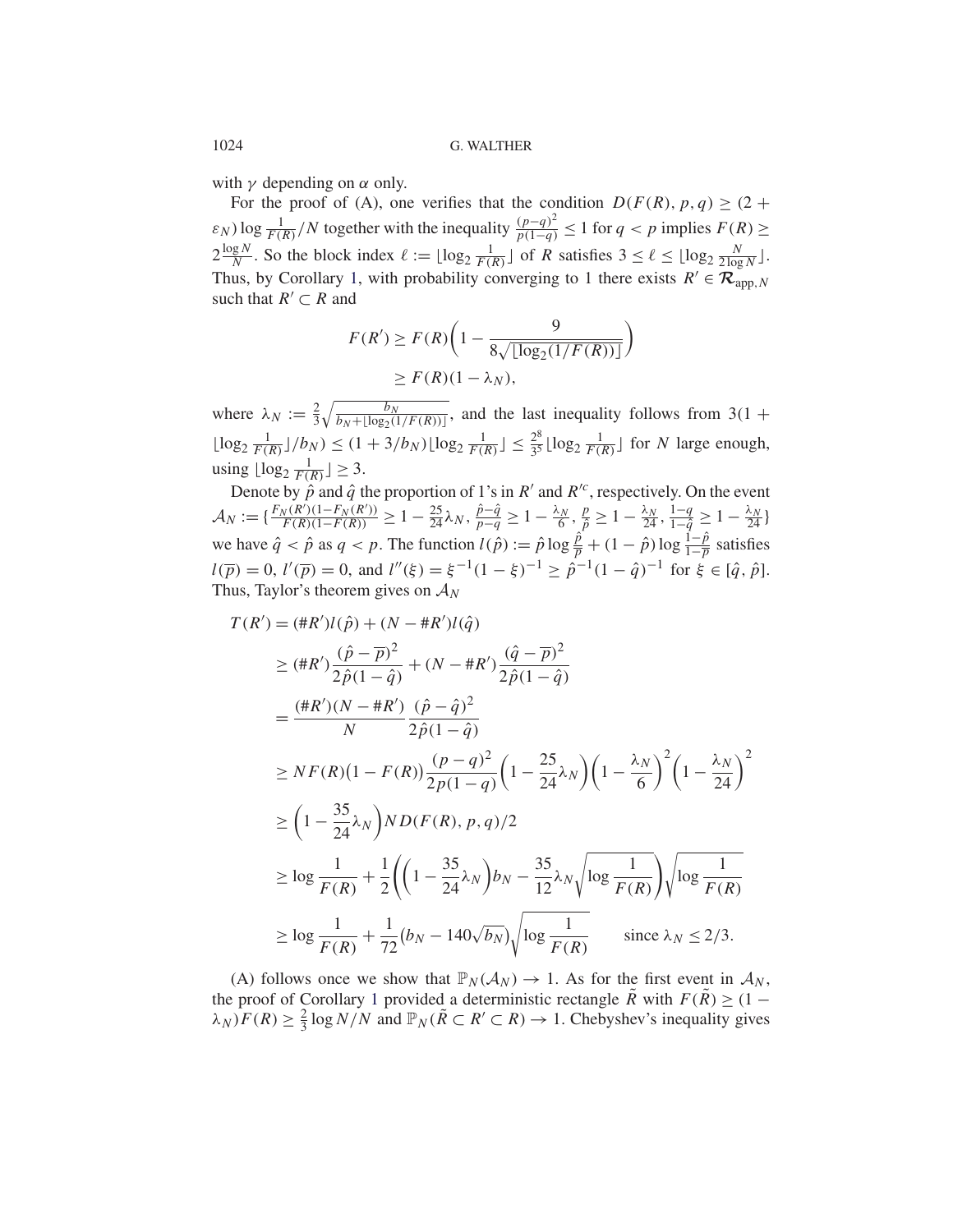for  $c = 1/24$ :

$$
\mathbb{P}_N\bigg(\bigg|\frac{F_N(\tilde{R})}{F(\tilde{R})} - 1\bigg| > c\lambda_N\bigg)
$$
  
\n
$$
\leq \frac{F(\tilde{R})}{N(F(\tilde{R}))^2 c^2 \lambda_N^2} \leq \frac{3}{2(\log N)\lambda_N^2 c^2}
$$
  
\n
$$
\leq \frac{27}{4c^2 \min(b_N \log 2, \log N)} \qquad \text{by (8)}
$$

and the same bound holds for  $|\frac{F_N(R)}{F(R)} - 1|$ . But  $\tilde{R} \subset R' \subset R$ ,  $F_N(\tilde{R})/F(\tilde{R}) \ge$  $1 - \lambda_N/24$  and  $F_N(R)/F(R) \leq 1 + \lambda_N/24$  imply

(7) 
$$
\frac{F_N(R')}{F(R)} \begin{cases} \ge \frac{F_N(\tilde{R})}{F(\tilde{R})} \frac{F(\tilde{R})}{F(R)} \ge \left(1 - \frac{\lambda_N}{24}\right)(1 - \lambda_N) \ge 1 - \frac{25}{24} \lambda_N, \\ \le \frac{F_N(R)}{F(R)} \le 1 + \frac{\lambda_N}{24}. \end{cases}
$$

This entails the first event in  $\mathcal{A}_N$  due to the inequality  $\frac{y(1-y)}{x(1-x)} \ge \min(\frac{y}{x}, 2 - \frac{y}{x})$  for  $x, y \in (0, 1/2)$ .

For the other events in  $A_N$ , note that given the locations  $\mathbf{X} = (X_1, \dots, X_N)$ ,  $\hat{p}$ and  $\hat{q}$  are independent with  $\hat{p} \sim bin(\#R', p)/\#R'$ , while  $\hat{q}$  is an average of  $N - \#R'$ independent Bernoulli random variables that have probability of success equal to p for the  $\#R - \#R'$  locations in  $R \setminus R'$  and q for the  $N - \#R$  locations in  $R^c$ . Hence,

$$
\mathbb{E}_N(\hat{q}|\mathbf{X}) = \frac{(\#R - \#R')p + (N - \#R)q}{N - \#R'}
$$
  
=  $q + \frac{F_N(R) - F_N(R')}{1 - F_N(R')} (p - q)$   
 $\leq q + \frac{13/(12 \cdot 8)\lambda_N}{1 - 37/(8 \cdot 36)} (p - q)$  on (7) as  $\lambda_N \leq \frac{2}{3}$ ,  $F(R) \leq \frac{1}{8}$   
 $< q + \frac{3}{19}\lambda_N(p - q)$ .

Thus, on (7)

$$
\mathbb{P}_N\left(\frac{\hat{p}-\hat{q}}{p-q} < 1 - \frac{\lambda_N}{6} \mathbf{X}\right)
$$
\n
$$
\leq \mathbb{P}_N\left(\hat{p}-\hat{q} - \mathbb{E}_N(\hat{p}-\hat{q}) < \left(\frac{3}{19} - \frac{1}{6}\right)\lambda_N(p-q)\mathbf{X}\right)
$$
\n
$$
\leq \frac{p(1-q)/\#R' + p(1-q)/(N-\#R')}{114^{-2}\lambda_N^2(p-q)^2} \qquad \text{as } q < p
$$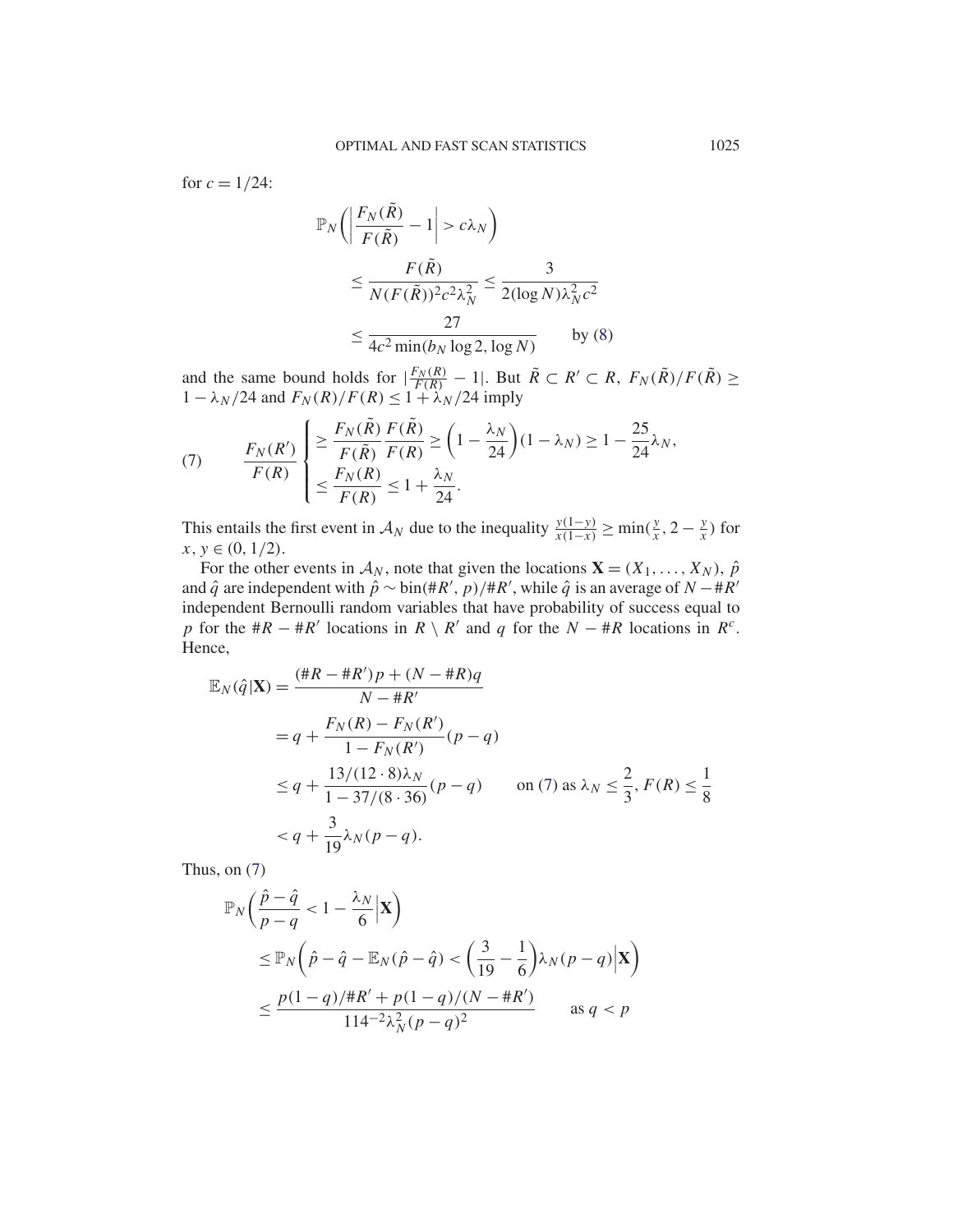1026 G. WALTHER

$$
= \frac{114^2}{\lambda_N^2 N D(F(R), p, q)} \cdot \frac{F(R)(1 - F(R))}{F_N(R')(1 - F_N(R'))}
$$
  

$$
\leq \frac{114^2}{\lambda_N^2 (2 + b_N (\log(1/F(R)))^{-1/2}) \log(1/F(R))} \cdot \left(1 - \frac{25}{24} \lambda_N\right)^{-1}
$$
  

$$
\leq \frac{9 \cdot 114^2 \cdot 2}{b_N} \to 0 \qquad \text{by (9) and as } \lambda_N \leq \frac{2}{3}.
$$

The other two events in  $A_N$  obtain similarly. Above, we used the following properties of  $\lambda_N$ :

(8) 
$$
\lambda_N^2 \log N \geq \frac{2}{9} \min(b_N \log 2, \log N),
$$

(9) 
$$
\lambda_N^2 \left( 2 + \frac{b_N}{\sqrt{\log(1/F(R))}} \right) \log \frac{1}{F(R)} \ge 2b_N/9.
$$

For proof of those inequalities, note that  $\lambda_N^2 \log_2 \frac{1}{F(R)} \geq \frac{4}{9} \cdot \frac{b_N \log_2(1/F(R))}{b_N + \log_2(1/F(R))} \geq$  $\frac{2}{9}$  min(b<sub>N</sub>, log<sub>2</sub>  $\frac{1}{F(R)}$ ). Now (8) follows since  $F(R) \ge 2 \log N/N$  implies  $\log N/N$  $\log_2 \frac{1}{F(R)} \ge \log 2$ . Applying the above inequality to the LHS of (9), yields the lower bound  $\frac{2}{9} \min(b_N 2 / \log_2(e), b_N \sqrt{\log \frac{1}{F(R)}}) \ge \frac{2}{9} b_N$ .

For the proof of (B), note that by the construction of  $\mathcal{R}_{app,N}$  in the proof of Corollary 1, the rectangle R' belongs to  $\mathcal{R}_{app,N}(2^{-\ell}, \ell^{-1/2})$  where  $\ell :=$ [log<sub>2</sub>  $\frac{1}{F(R)}$ ]. Hence, result 2 of Theorem 1 yields # $\mathcal{R}_{app,N}(2^{-\ell}, \ell^{-1/2}) \leq K \frac{1}{F(R)} \times$  $(\log_2 \frac{1}{F(R)})^3$  for some universal constant K. Thus,

$$
\mathbb{P}_0 \Big( \max_{\tilde{R} \in \mathcal{R}_{\text{app}, N}(2^{-\ell}, \ell^{-1/2})} T(\tilde{R}) \ge \log \frac{1}{F(R)} + 6 \log \log \frac{1}{F(R)} + \gamma \Big)
$$
  
(10) 
$$
\le \frac{K}{F(R)} \Big( \log_2 \frac{1}{F(R)} \Big)^3
$$

$$
\times \max_{\tilde{R} \in \mathcal{R}_{\text{app}, N}(2^{-\ell}, \ell^{-1/2})} \mathbb{P}_0 \Big( T(\tilde{R}) \ge \log \frac{1}{F(R)} + 6 \log \log \frac{1}{F(R)} + \gamma \Big)
$$

,

where  $\mathbb{P}_0$  denotes the null distribution, i.e., the permutation distribution, conditional on the N locations and on  $\overline{p} = \frac{\text{total no. of 1's}}{N}$ . Thus, under  $\mathbb{P}_0$ , the number of 1's in a rectangle  $\tilde{R}$  follows the hypergeometric distribution where  $\# \tilde{R}$  labels are drawn out of N, of which  $\overline{p}N$  are 1's. Theorem 4 implies

$$
\mathbb{P}_0\left(T(\tilde{R}) \ge \log \frac{1}{F(R)} + 6\log \log \frac{1}{F(R)} + \gamma\right)
$$
  
 
$$
\le 2C\left(\log \frac{1}{F(R)} + 6\log \log \frac{1}{F(R)} + \gamma + 2\right)
$$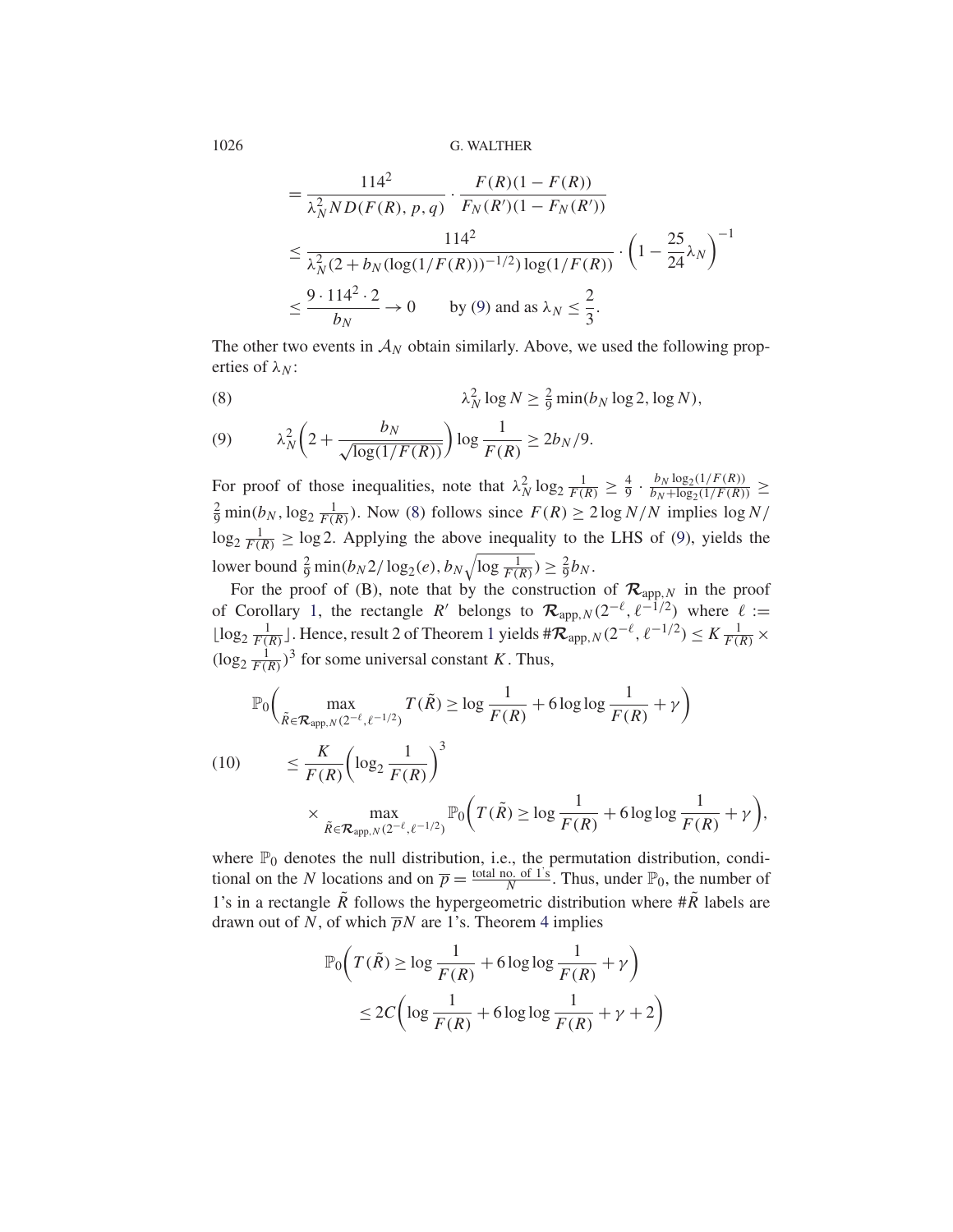$$
\times F(R) \left( \log \frac{1}{F(R)} \right)^{-6} \exp(-\gamma)
$$

$$
\leq \frac{6\alpha}{K\pi^2} F(R) \left( \log_2 \frac{1}{F(R)} \right)^{-5}
$$

for  $\gamma$  large enough, depending on  $\alpha$  only. Thus, (10) is not larger than  $\frac{6\alpha}{\pi^2} \times$  $(\log_2 \frac{1}{F(R)})^{-2} \leq \frac{6\alpha}{\pi^2 \ell^2}$  by the definition of  $\ell$ . Now, (B) follows once it is shown that

(11) 
$$
\mathbb{P}_0\bigg(\max_{\tilde{R}\in\mathcal{R}_{\text{app},N}(2^{-\ell},\ell^{-1/2})}T(\tilde{R})\geq q_\ell\bigg(\frac{\tilde{\alpha}}{\ell^2}\bigg)\bigg)\geq \frac{6\alpha}{\pi^2\ell^2}.
$$

But by the definition of  $q_{\ell}(\cdot)$ , the probability in (3) is not larger than  $\sum_{\ell \geq 1} \tilde{\alpha}/\ell^2 \leq$  $\tilde{\alpha}\pi^2/6$ , hence  $\tilde{\alpha} \ge 6\alpha/\pi^2$  by the definition of  $\tilde{\alpha}$ . Now (11) follows from the definition of  $q_{\ell}(\cdot)$ .  $\Box$ 

PROOF OF THEOREM 2(b1, b2). The idea of the proof of (b1) is classical, see, e.g., Lepski and Tsybakov (2000). Given the prescribed sequence of values  $\{F^N(R_N)\}\$  and  $\{\varepsilon_N\}$ , partition  $\mathbb{R}^2$  into rectangles  $\tilde{R}_1^N, \tilde{R}_2^N, \ldots$ , such that  $F^N(\tilde{R}_j^N) = F^N(R_N)$  for  $j = 1, ..., \lfloor \frac{1}{F^N(R_N)} \rfloor$ . This is feasible since  $F^N$  is continuous, e.g., by partitioning one axis into intervals. Set  $q = q_N := 1/2$  and  $p =$  $p_N := q + \sqrt{\frac{1}{2NF(R)(1-F(R))}} \log \frac{1}{F(R)} (1 - \varepsilon_N/8)$ , where for notational simplicity, we write  $F(R)$  for  $F^N(R_N)$  and also drop the index N from  $F^N$ ,  $p_N$ ,  $q_N$ ,  $\tilde{R}^N_j$  in the following. Without loss of generality, we may assume  $\varepsilon_N < 8$ . Thus,  $q < p$ and for  $j = 1, ..., \lfloor \frac{1}{F(R)} \rfloor$ :

$$
D(F(\tilde{R}_j), p, q)
$$
  
= 
$$
\frac{\log(1/F(R))(1 - \varepsilon_n/8)^2}{Np}
$$
  

$$
\geq \frac{\log(1/F(R))(1 - \varepsilon_n/4)/N}{1/2 + (\log(1/F(R)))^{-1/2}} \text{ by (12)}
$$
  

$$
\geq (2 - \varepsilon_N/2)\left(1 - 2\left(\log \frac{1}{F(R)}\right)^{-1/2}\right)\frac{\log(1/F(R))}{N}
$$
  

$$
\geq (2 - \varepsilon_N)\frac{\log(1/F(R))}{N}
$$

for N large enough, as  $\varepsilon_N \sqrt{\log \frac{1}{F(R)}} \to \infty$ . We used

(12) 
$$
NF(R)(1 - F(R)) \ge (1 + o(1))\log^2 N \ge (1 + o(1))\log^2 \frac{1}{F(R)},
$$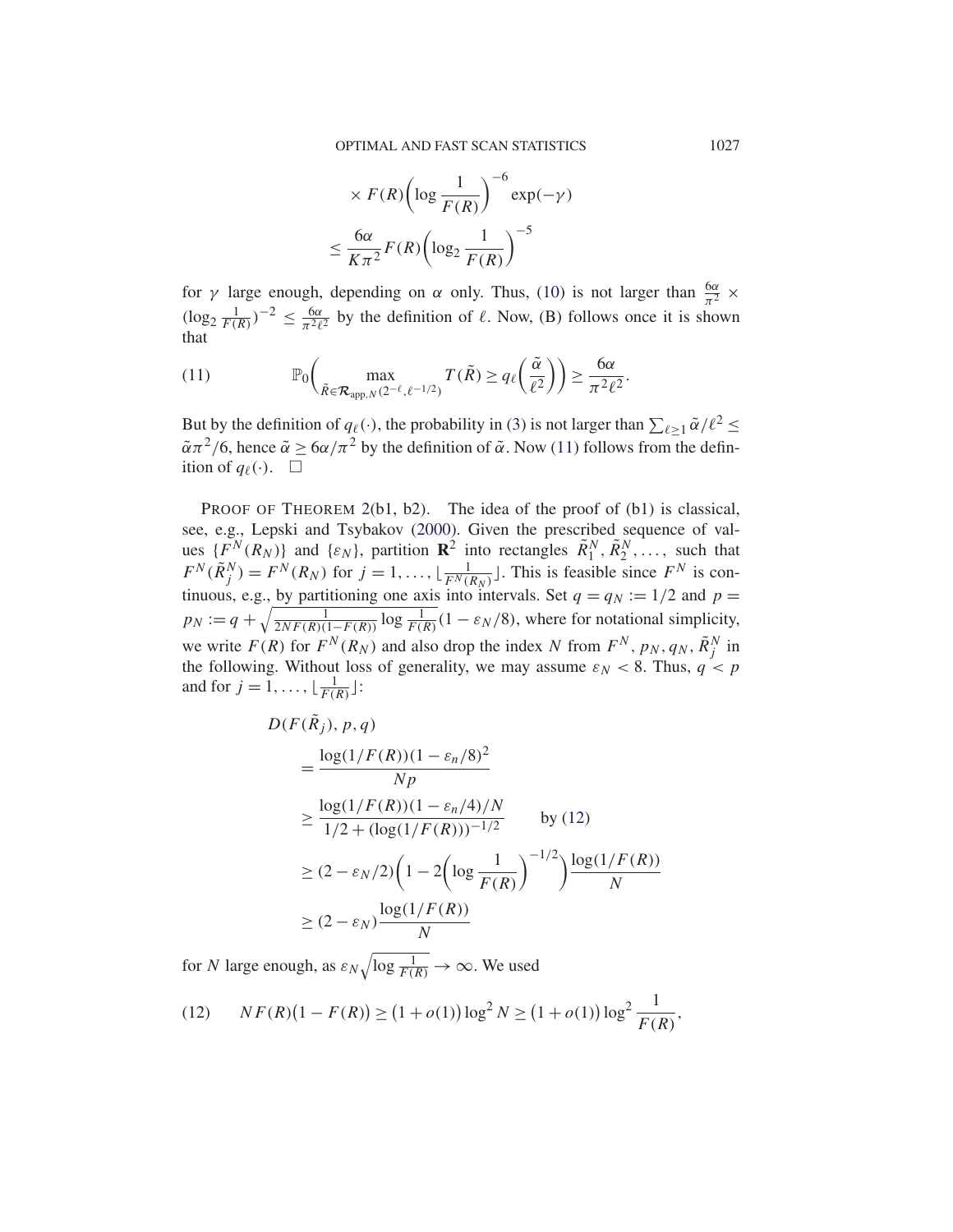## 1028 G. WALTHER

which is a consequence of the assumptions on  $F(R)$  stated in the theorem.

Denote by  $X_i$  the location and by  $Y_i$  the Bernoulli random variable that gives the label of the *i*th observation,  $i = 1, ..., N$ . Denote by  $\mathbb{P}_{N,0}$  the model where the  $X_i$  are i.i.d. F and all the  $Y_i$  have probability of success q, while we define  $\mathbb{P}_{N,j}$  to be the model where instead Y<sub>i</sub> has probability of success p if  $X_i \in \mathbb{R}_j$  and q otherwise,  $i = 1, ..., N$ . Thus,  $\mathbb{P}_{N,0}$  belongs to  $H_0$ . Define the likelihood ratio  $L_{N,j}(\mathbf{X}, \mathbf{Y}) := \prod_{i=1}^{N} f_{N,j}(X_i, Y_i)$ , where

$$
f_{N,j}(X_i, Y_i) := \begin{cases} \frac{p}{q} 1(Y_i = 1) + \frac{1-p}{1-q} 1(Y_i = 0), & \text{if } X_i \in \tilde{R}_j, \\ 1, & \text{otherwise,} \end{cases}
$$

 $j = 1, \ldots, \lfloor \frac{1}{F(R)} \rfloor$ . Hence, if  $\phi_N(\mathbf{X}, \mathbf{Y})$  is any level  $\alpha$  test that depends on the locations **X** and the labels **Y**, then by conditioning on **X** one verifies  $\mathbb{E}_{N, j} \phi_N(\mathbf{X}, \mathbf{Y}) =$  $\mathbb{E}_{N,0}\phi_N(\mathbf{X},\mathbf{Y})L_{N,1}(\mathbf{X},\mathbf{Y})$ . We will show that

(13) 
$$
\mathbb{E}_{N,0}\left|\left\lfloor\frac{1}{F(R)}\right\rfloor\sum_{j=1}^{\lfloor 1/F(R)\rfloor}L_{N,j}(\mathbf{X},\mathbf{Y})-1\right|\to 0.
$$

Then

$$
\begin{split}\n&\min_{j=1,\ldots,\lfloor 1/F(R)\rfloor} \mathbb{E}_{N,j} \phi_N(\mathbf{X}, \mathbf{Y}) - \alpha \\
&\leq \left\lfloor \frac{1}{F(R)} \right\rfloor \sum_{j=1}^{\lfloor 1/F(R) \rfloor} \mathbb{E}_{N,j} \phi_N(\mathbf{X}, \mathbf{Y}) - \alpha \\
&= \mathbb{E}_{N,0} \left( \left\lfloor \frac{1}{F(R)} \right\rfloor \sum_{j=1}^{\lfloor 1/F(R) \rfloor} L_{N,j}(\mathbf{X}, \mathbf{Y}) - 1 \right) \phi_N(\mathbf{X}, \mathbf{Y}) + o(1) \\
&\leq \mathbb{E}_{N,0} \left| \left\lfloor \frac{1}{F(R)} \right\rfloor \sum_{j=1}^{\lfloor 1/F(R) \rfloor} L_{N,j}(\mathbf{X}, \mathbf{Y}) - 1 \right| + o(1) \\
&= o(1)\n\end{split}
$$

and the claim of (b1) follows. [Note that one can even allow  $\phi_N(\mathbf{X}, \mathbf{Y})$  to depend on  $F^N(R_N)$ . Further, the continuity assumption on  $F^N$  was only used to allow for the above partition of  $\mathbb{R}^2$  into rectangles and can be relaxed accordingly.] To prove (13), note that conditional on **X** the  $L_{N,j}(\mathbf{X}, \mathbf{Y})$  are independent since  $L_{N, i}$  (**X**, **Y**) is a function of only those  $Y_i$  for which  $X_i \in \tilde{R}_i$ . Further, one verifies  $\mathbb{E}_{N,0}L_{N,j}(\mathbf{X}, \mathbf{Y}) = \mathbb{E}_{N,0}(L_{N,j}(\mathbf{X}, \mathbf{Y})|\mathbf{X}) = 1$ . Thus, we can proceed similarly as in the proof of Lemma 7.4 in Dümbgen and Walther (2008) and obtain (13) once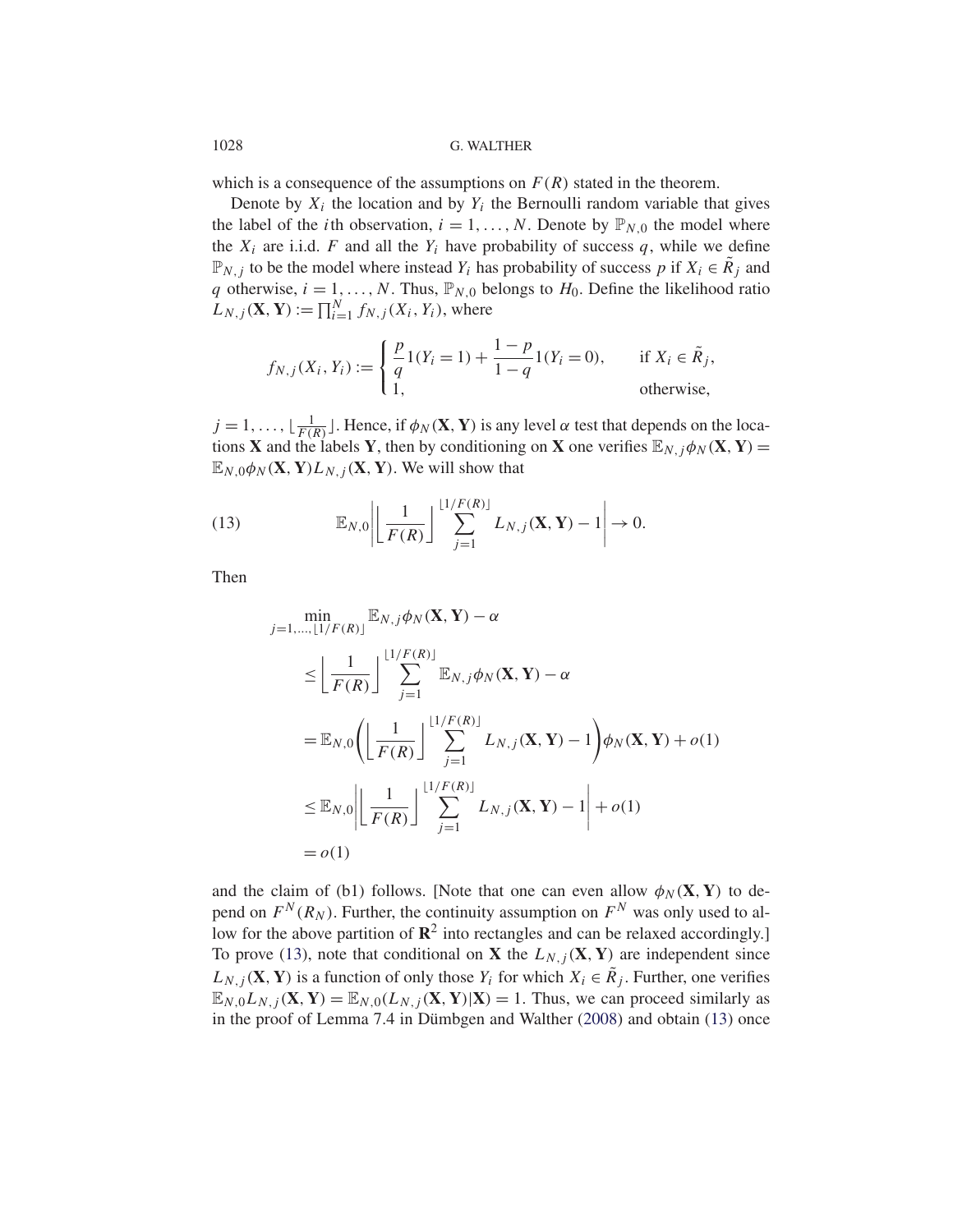we show that

(14) 
$$
\max\left(\left|\frac{p}{q}-1\right|,\left|\frac{1-p}{1-q}-1\right|\right) \leq C\left(\log\left(\frac{1}{F(R)}\right)\right)^{-1/2}
$$

for some constant  $C$ ,

(15) 
$$
\sqrt{\log \left( \frac{1}{F(R)} \right)} \left( 1 - \frac{N \mathbb{E}_{N,0} (f_{N,1} - 1)^2}{2 \log \left[ 1/F(R) \right]} \right) \to \infty.
$$

Now  $|\frac{p}{q} - 1| = 2\sqrt{\frac{1}{2NF(R)(1 - F(R))} \log \frac{1}{F(R)}} (1 - \varepsilon_N/8) \le 2(\log \lfloor \frac{1}{F(R)} \rfloor)^{-1/2}$  by (12) and the same bound obtains for  $\left|\frac{1-p}{1-q} - 1\right|$ , proving (14). Finally,

$$
\mathbb{E}_{N,0}(f_{N,1}(X_1, Y_1) - 1)^2
$$
\n
$$
= \mathbb{E}_{N,0}\left(\left(\frac{p}{q}1(Y_i = 1) + \frac{1-p}{1-q}1(Y_i = 0) - 1\right)^2 | X_1 \in \tilde{R}_1\right)
$$
\n
$$
\times \mathbb{P}_{N,0}(X_1 \in \tilde{R}_1)
$$
\n
$$
= \frac{2\log(1/F(R))}{NF(R)(1 - F(R))}(1 - \varepsilon_N/8)^2 F(R).
$$

Together with  $\frac{\log x}{\log |x|} \le 1 + \frac{1}{\log |x|}$  for  $x \ge 2$  one sees that the expression in (15) is not smaller than

$$
\sqrt{\log \left[ \frac{1}{F(R)} \right]} \left[ 1 - \frac{(1 + 1/\log \left[ 1/F(R) \right]) (1 - \varepsilon_N/8)}{1 - F(R)} \right]
$$

$$
\geq \sqrt{\log \left[ \frac{1}{F(R)} \right]} \left[ \varepsilon_N/8 - \frac{1}{\log \left[ 1/F(R) \right]} - F(R) \right]
$$

$$
/(1 - F(R))
$$

$$
\to \infty
$$

as  $F(R) \to 0$  and  $\varepsilon_N \sqrt{\log \frac{1}{F(R)}} \to \infty$ , completing the proof of (b1). The bounds on  $F^N(R_N)$  and  $b_N$  given in the statement of (b2) guarantee that there exists  $p_N$  and  $q_N$  such that  $D(F^N(R_N), p_N, q_N) \ge b_N/N$ , e.g., take  $p_N = 1$ ,  $q_N = 0$ . Then the claim obtains with a contiguity argument similar as in the proof of Theorem 4.1(c) in Dümbgen and Walther (2008).  $\Box$ 

PROOF OF THEOREM 3. Part (a) continues to hold as intervals on the axes are special cases of axis-parallel rectangles. Parts (b1) and (b2) continue to hold as their proofs do not depend on the dimensionality of the space. In fact, the proof of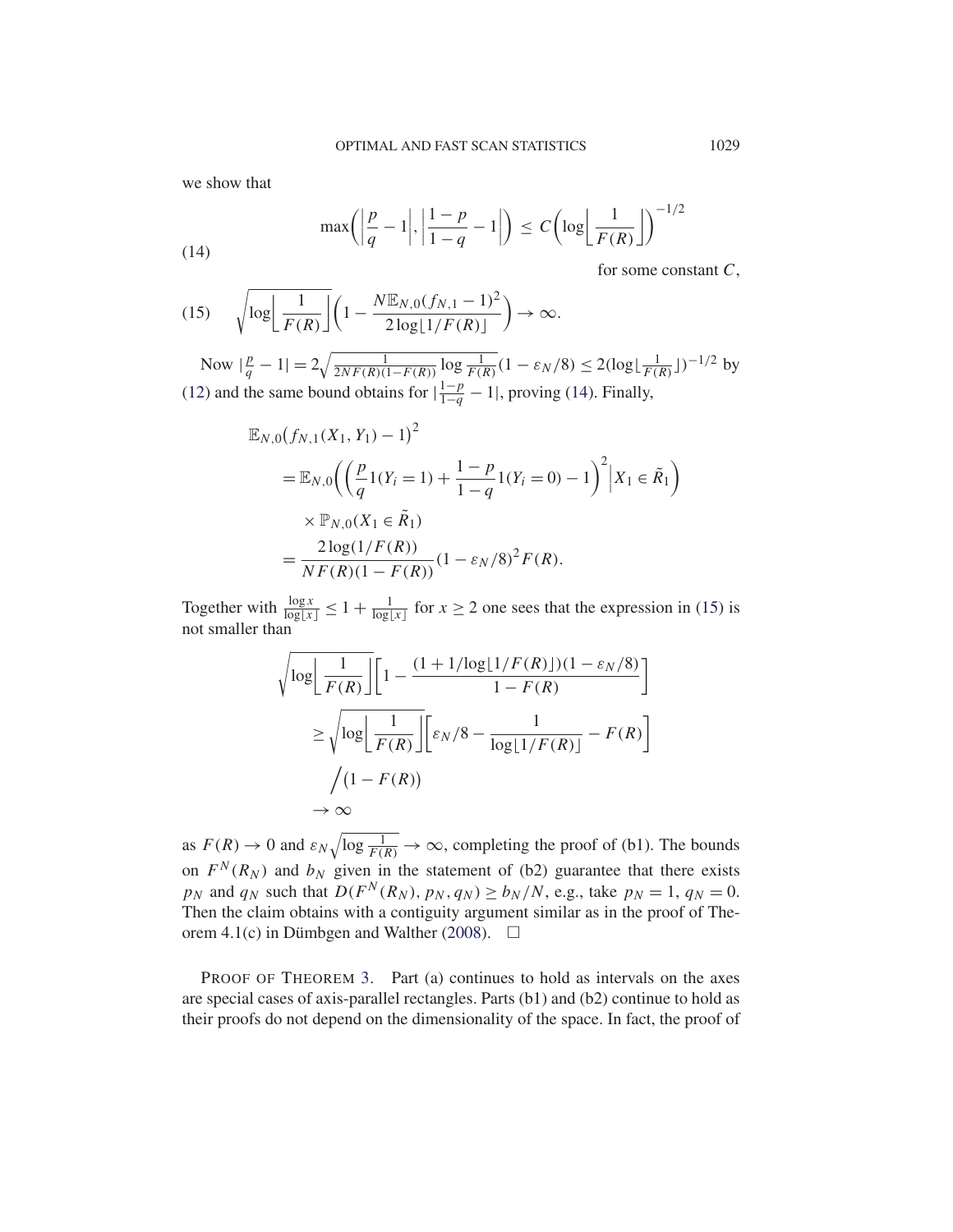(b1) already uses a univariate partitioning of one axis into  $\lfloor \frac{1}{F^N(R_N)} \rfloor$  intervals, and the rest of the proof of (b1) goes through verbatim.  $\Box$ 

PROOF OF THEOREM 4. Let  $k, x \ge 0$  be integers with  $x + k \le \min(n, R)$ . Then

$$
\frac{\mathbb{P}(X = x + k)}{\mathbb{P}(X = x)} = \prod_{i=1}^{k} \frac{(R - x - k + i)(n - x - k + i)}{(x + i)(N - R - n + x + i)}
$$

is nonincreasing in x. Hence, for  $x \geq \lceil m \rceil$ 

$$
\mathbb{P}(X \ge x) = \frac{\mathbb{P}(X = x)}{\mathbb{P}(X = \lceil m \rceil)} \sum_{k \ge 0} \mathbb{P}(X = \lceil m \rceil) \frac{\mathbb{P}(X = x + k)}{\mathbb{P}(X = x)}
$$
  

$$
\le \frac{\mathbb{P}(X = x)}{\mathbb{P}(X = \lceil m \rceil)} \sum_{k \ge 0} \mathbb{P}(X = \lceil m \rceil) \frac{\mathbb{P}(X = \lceil m \rceil + k)}{\mathbb{P}(X = \lceil m \rceil)}
$$
  

$$
\le \frac{\mathbb{P}(X = x)}{\mathbb{P}(X = \lceil m \rceil)}.
$$

The connection between this hypergeometric probability and the log likelihood ratio statistic L obtains by applying Stirling's formula and collecting terms: the upper and lower bounds for Stirling's formula in Feller [(1968), page 54] yield

$$
\log \frac{\mathbb{P}(X = x)}{\mathbb{P}(X = \lceil m \rceil)} \n\le -L(x) + L(\lceil m \rceil) \n+ \frac{1}{2} \log \frac{\lceil m \rceil (R - \lceil m \rceil)(n - \lceil m \rceil)(N - R - n + \lceil m \rceil)}{x(R - x)(n - x)(N - R - n + x)} \n+ \frac{1}{12\overline{p}(1 - \overline{p})} \left(\frac{1}{n} + \frac{1}{N - n}\right).
$$

Set  $L(n, \hat{p}) := n(\hat{p} \log \frac{\hat{p}}{p} + (1 - \hat{p}) \log \frac{1 - \hat{p}}{1 - \overline{p}})$ . Using  $\log \frac{b}{a} \le \frac{b - a}{a}$  for  $0 < a < b$ and Taylor's theorem, respectively, one finds

$$
n\frac{(\hat{p} - \overline{p})^2}{\overline{p}(1 - \overline{p})} \ge L(n, \hat{p}) \ge \begin{cases} n\frac{(\hat{p} - \overline{p})^2}{2(1 - \overline{p})}, & \text{if } \hat{p} \ge \overline{p}, \\ n\frac{(\hat{p} - \overline{p})^2}{2\overline{p}}, & \text{if } \hat{p} \le \overline{p}, \end{cases}
$$

which implies  $L([m]) \le \frac{1}{\overline{p}(1-\overline{p})}(\frac{1}{n} + \frac{1}{N-n})$  and for  $\hat{p} \in (\overline{p}, \frac{n-1}{n}]$ :

(16) 
$$
L(n, \hat{p}) + 1 \ge \frac{1 - \overline{p}}{4(1 - \hat{p})}
$$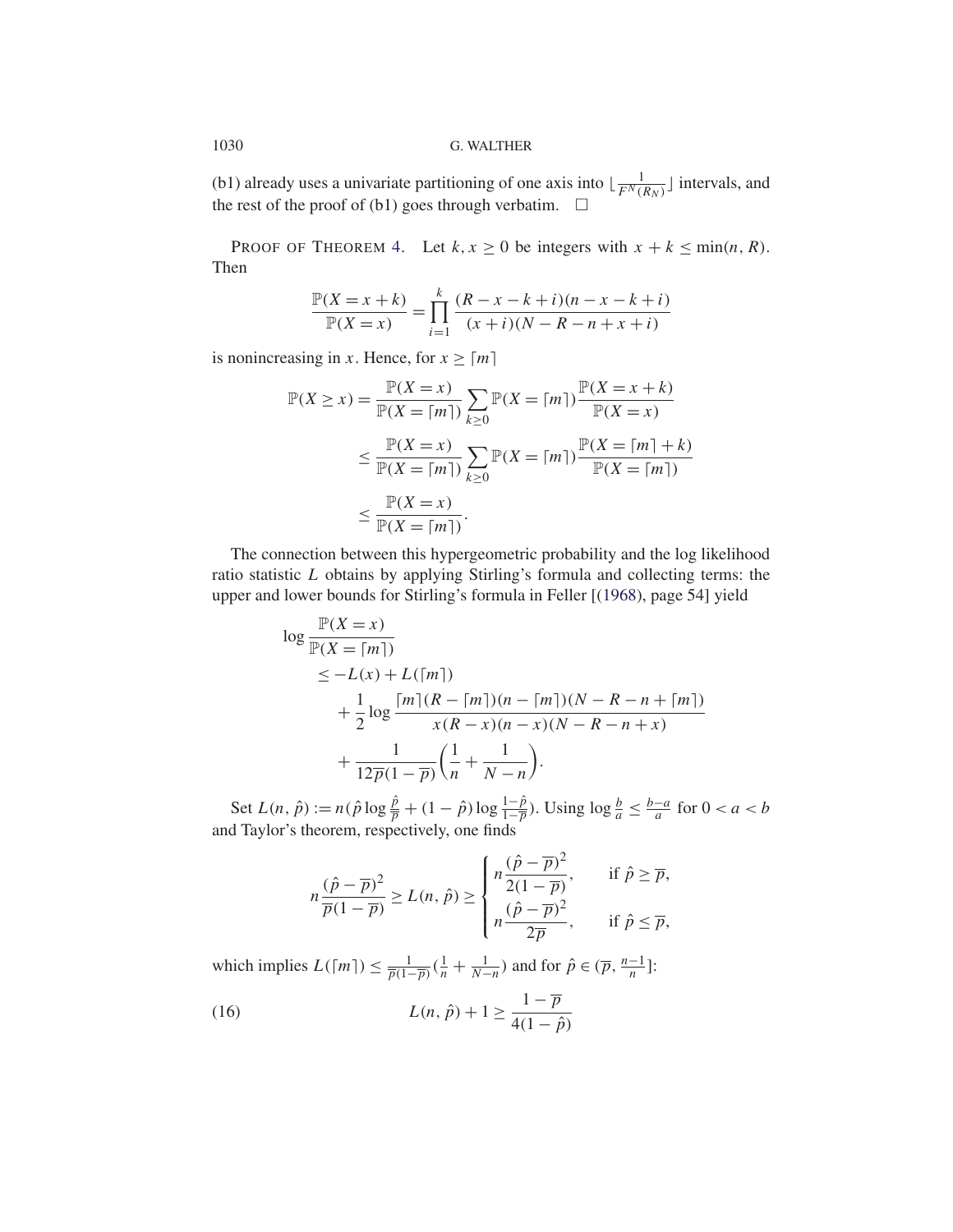[distinguish the cases  $\hat{p} \leq (3 + \overline{p})/4$ ], as well as for  $\hat{q} \in [\frac{1}{N-n}, \overline{p})$ :

(17) 
$$
L(N-n,\hat{q})+1 \geq \frac{\overline{p}}{4\hat{q}}.
$$

First, consider the case  $\lceil m \rceil \leq x < \min(n, R)$ . Then (17) gives

$$
\frac{\lceil m \rceil (R - \lceil m \rceil)}{x(R - x)} \le \frac{R - m}{R - x} = \frac{\overline{p}}{\hat{q}} \le 4L(N - n, \hat{q}) + 4
$$

and analogously (16) implies

$$
\frac{(n - \lceil m \rceil)(N - R - n + \lceil m \rceil)}{(n - x)(N - R - n + x)} \le 4L(n, \hat{p}) + 4.
$$

The first inequality of the theorem now follows from the arithmetic–geometric means inequality.

The case  $x = min(n, R)$  is treated similarly. For example, if  $x = n < R$  then  $\log \mathbb{P}(X \ge x) = \log \mathbb{P}(X = x) \le -L(X) + \frac{1}{2} \log(\frac{R(N-n)}{(R-n)N}) + \frac{1}{12}(\frac{1}{n} + \frac{1}{N-n})$  and (17) gives  $\frac{R(N-n)}{(R-n)N} = \frac{\overline{p}}{\hat{q}} \le 4L(N-n, \hat{q}) + 4$ , which yields the claimed inequality.

The second inequality of the theorem obtains analogously. The third inequality follows from the first two because the function  $x \to L(x)$  is strictly decreasing for  $x < m$  and strictly increasing for  $x > m$ .  $\Box$ 

**PROOF OF PROPOSITION 1.** Sorting the data according to the  $X$ -coordinate requires  $O(N \log N)$  steps. Note that the test statistic inside the *n*-loop can be computed in constant time: the rectangle  $\mathcal{X}_{ik} \times [Y_{(a)}, Y_{(b)}]$  contains round(b) – round(a)  $+1$  locations, and the number of their labels that equal 1 is just the cumulative sum vector of the labels evaluated at index round(b) minus the vector evaluated at round( $a - 1$ ). These two quantities are sufficient to calculate the test statistic once the overall number of locations  $N$  and the overall number of 1's is known. Thus, there are  $O(1/\varepsilon)$  steps for the *n*-loop, and hence  $O(2^i/\varepsilon^2)$  for the m-loop. Inside the k-loop the number of steps required to extract the  $N_{jk}$  locations  $(X_p, Y_p)$ , to sort the corresponding Y-values, and to compute the cumulative sum is dominated by the sorting, which requires  $O(N_{jk} \log N_{jk})$  steps. (Note that presorting the locations according to their X-coordinate allows an efficient extraction.)

Thus, the total number of steps in the algorithm is bounded by

$$
O(N \log N) + \sum_{\ell=3}^{\log_2(N/(2 \log N))} \sum_{i=0}^{\ell} \sum_{j=0}^{\ell^{1/2} 2^{\ell} 2^{-i}} \sum_{k=j+1}^{j+\ell^{1/2}} (O(N_{jk} \log N_{jk}) + O(2^{i} \ell)).
$$

By definition,  $N_{jk} \le (k - j) \varepsilon s 2^i N \le 2^{i-\ell} N$ . Thus, the above sum is not larger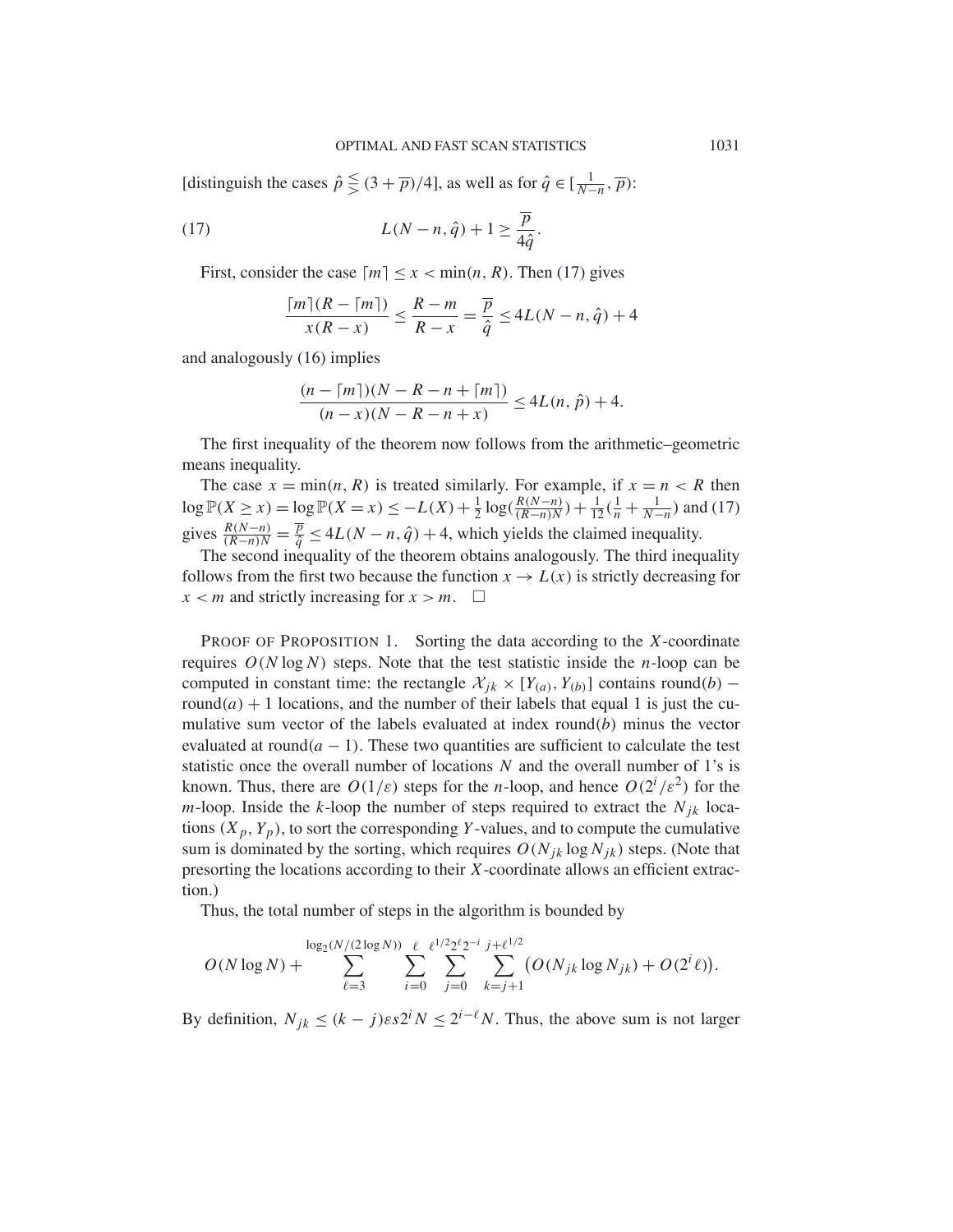than

$$
O(N \log N)
$$
  
\n
$$
+ C \sum_{\ell=3}^{\log_2(N/(2 \log N))} \sum_{i=0}^{\ell} \ell 2^{\ell} 2^{-i} (2^{i-\ell} N \log N + 2^{i} \ell)
$$
  
\n
$$
\leq C N \log N \sum_{\ell=3}^{\log_2(N/(2 \log N))} \ell^2
$$
  
\n
$$
\leq C N (\log N)^4,
$$

where the constant C may change from line to line.  $\Box$ 

**Acknowledgments.** I would like to thank one referee for the Derbeko, El-Yaniv and Meir (2004) reference and another referee for the Rohde (2009) reference.

### REFERENCES

- ALM, S. E. (1997). On the distribution of the scan statistic of a two-dimensional Poisson process. *Adv. in Appl. Probab.* **29** 1–16. MR1432927
- ANDERSON, N. H. and TITTERINGTON, D. M. (1997). Some methods for investigating spatial clustering, with epidemiological applications. *J. Roy. Statist. Soc. Ser. A* **160** 87–105.
- CHEN, J. and GLAZ, J. (1996). Two-dimensional discrete scan statistics. *Statist. Probab. Lett.* **31** 59–68. MR1421770
- DERBEKO, P., EL-YANIV, R. and MEIR, R. (2004). Explicit learning curves for transduction and applications to clustering and compression algorithms. *J. Artificial Intelligence Res.* **22** 117–142. MR2129466
- DÜMBGEN, L. and SPOKOINY, V. G. (2001). Multiscale testing of qualitative hypotheses. *Ann. Statist.* **29** 124–152. MR1833961
- DÜMBGEN, L. and WALTHER, G. (2008). Multiscale inference about a density. *Ann. Statist.* **36** 1758–1785. MR2435455
- FELLER, W. (1968). *An Introduction to Probability Theory and Its Applications*, 3rd ed. **I**. Wiley, New York. MR0228020
- GLAZ, J. and BALAKRISHNAN, N. (EDS.) (1999). *Scan Statistics and Applications.* Birkhäuser, Boston. MR1697781
- GLAZ, J., NAUS, J. and WALLENSTEIN, S. (2001). *Scan Statistics*. Springer, New York. MR1869112
- HOEFFDING, W. (1963). Probability inequalities for sums of bounded random. *J. Amer. Statist. Assoc*. **58** 13–30.
- KULLDORFF, M. (1997). A spatial scan statistic. *Comm. Statist. Theory Methods* **26** 1481–1496. MR1456844
- KULLDORFF, M. (1999). Spatial scan statistics: Models, calculations, and applications. In: *Scan Statistics and Applications* (J. Glaz and N. Balakrishnan, eds.). Birkhäuser, Boston. MR1697758
- LEPSKI, O. V. and TSYBAKOV, A. B. (2000). Asymptotically exact nonparametric hypothesis testing in sup-norm and at a fixed point. *Probab. Theory Related Fields* **117** 17–48. MR1759508
- LOADER, C. R. (1991). Large-deviation approximations to the distribution of scan statistics. *Adv. in Appl. Probab.* **23** 751–771. MR1133726